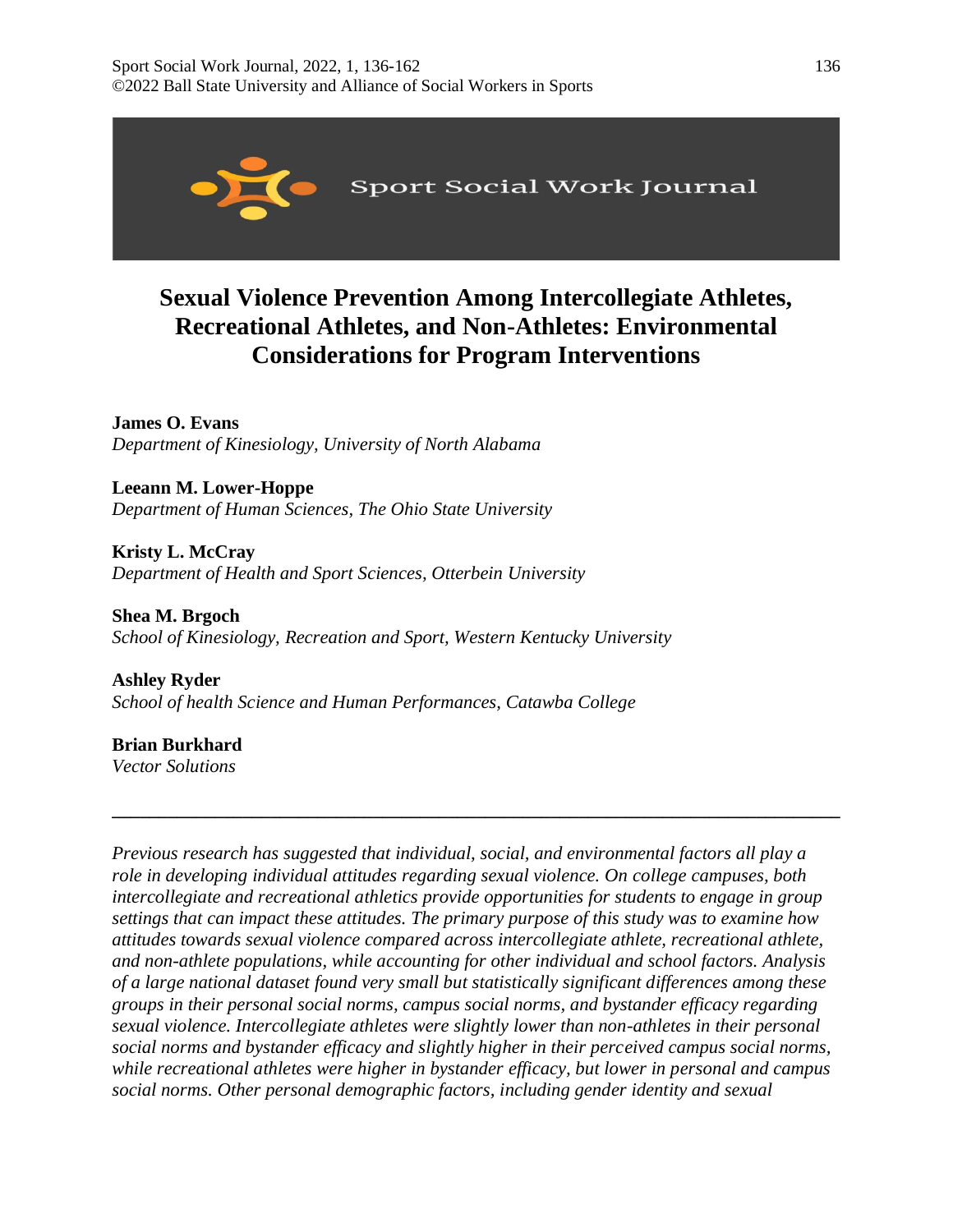*orientation, were also significant, while most campus factors were non-significant. These findings suggest the identification of college sport as an at-risk community for sexual violence may be an oversimplification, with implications for program intervention design.*

*Keywords: sexual violence prevention education, socio-ecological model, personal social norms, campus social norms, bystander efficacy*

According to the Centers for Disease Control and Prevention (CDC), "sexual violence is defined as any sexual act that is committed or attempted by another person without freely given consent of the victim or against someone who is unable to consent or refuse" (Basile et al. 2014, p. 11). The Campus Sexual Assault Study (Krebs et al., 2007; 2009) indicated campus sexual violence (SV) affects one in five female undergraduate students, as well as 6% of undergraduate men. Recent research by the American Association of Universities found that rates of SV rose between 2015 and 2019 among 21 universities surveyed (Cantor et al., 2020). The prevalence of SV on college campuses is alarming, particularly given the devastating effects on victims (e.g., anxiety and depression, post-traumatic stress disorder, and increased substance use/abuse; Basile & Smith, 2011; Carey et al., 2018; Eisenberg et al., 2016; Ullman et al., 2013). In 2011, the Office for Civil Rights issued a "Dear Colleague Letter" and instructed colleges and universities to take steps to reduce SV on campus (Ali, 2011). These steps include investigations of known incidences of SV, as well as education with the intention of preventing SV from occurring among and between students.

The CDC has recommended "promoting social norms that protect against violence," specifically pointing to bystander approaches in education (Basile et al., 2016, p.7) which can increase the likelihood of intervention (Ahrens et al., 2011; Santacrose et al., 2020) and decrease social norms supporting SV (Coker et al., 2011; Fenton & Mott, 2018). In their systematic review, Teten Tharp et al. (2013) found a common risk factor for perpetration was peer support for SV, including association with all-male groups, such as fraternities or athletic teams. Additional risk factors for perpetration were hypermasculinity, hostile attitudes toward women, and adherence to traditional gender norms, as well as an acceptance of violence and competitiveness. Lastly, rape myth acceptance (RMA) and victim blaming were found to be attitudes predictive of intentions and behaviors resulting in SV perpetration (Teten Tharp et al., 2013). Thus, programs that change social norms regarding peer support, masculinity and traditional gender norms, and awareness about SV (i.e., breaking down rape myths) are anticipated to be the most effective SV prevention education.

Download from http://sswj.org © 2022 Ball State University and Alliance of Social Workers in Sports. Research on SV has proliferated in the last three decades, but efforts to evaluate the efficacy of prevention education have not kept pace (DeGue et al., 2014). However, several reviews shed light on SV prevention education programming best practices. An older metaanalytic review by Anderson and Whiston (2005) found most programs demonstrated a change in knowledge about sexual assault, but it was difficult to determine efficacy as a whole because "programming on college campuses appears to differ depending on which types of outcomes are considered" (p. 381). DeGue et al. (2014) completed a systematic review of 140 evaluations of SV prevention programs and found that most programs were "fairly one-dimensional" (p. 356) and did not cover the complex array of SV-related topics necessary to change participant attitudes regarding SV. These programs were also found to have an insufficient dosage (i.e., one session of one hour or less) and did not include varied instructional methods (e.g., mainly

All rights reserved. Not for commercial use or unauthorized distribution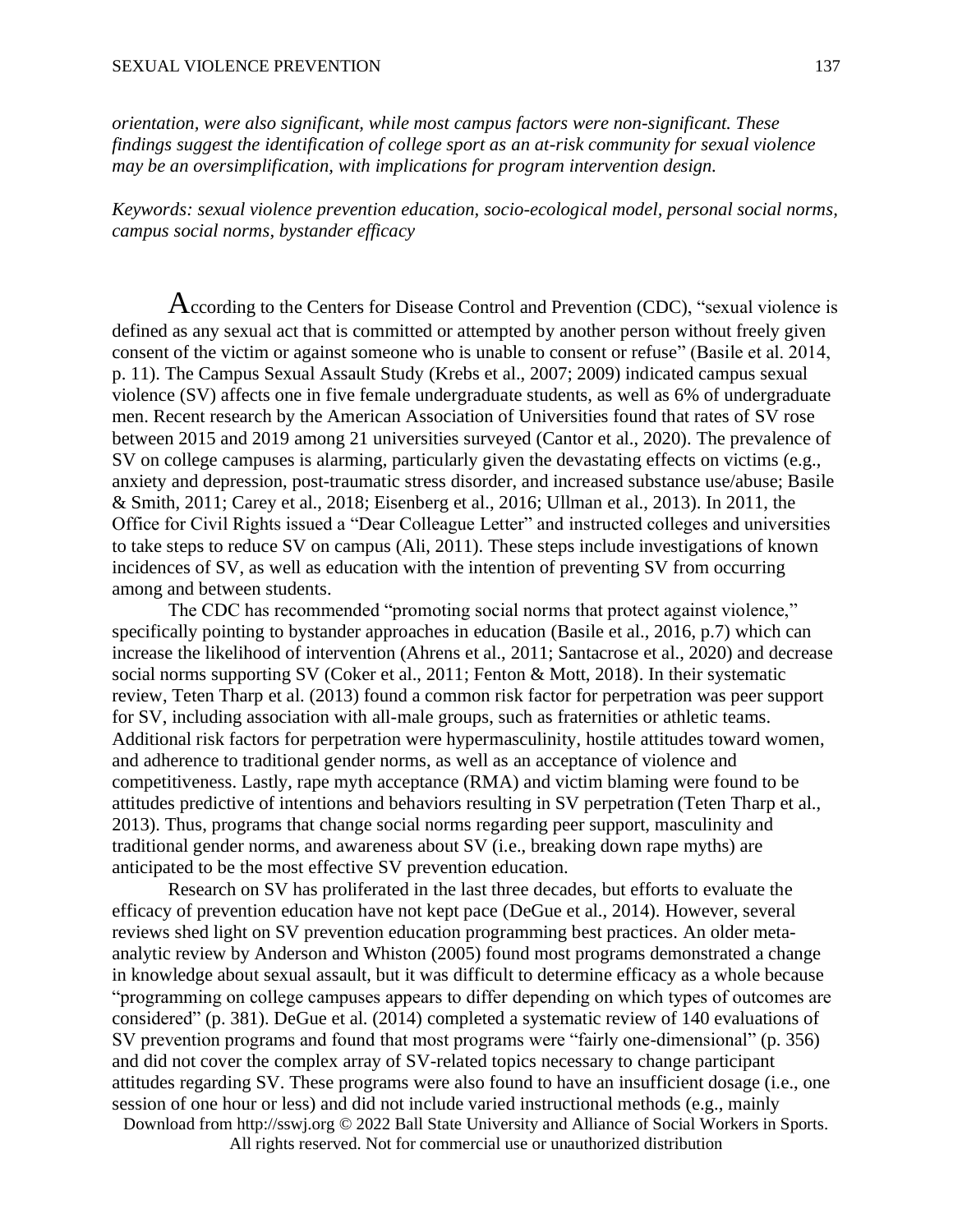lectures or videos). More recently, a meta-analysis of bystander intervention programs found that longer programs had greater effects than shorter programs on participants' attitudes and beliefs of SV (Jouriles et al., 2018).

The intended outcomes of SV prevention education are to lower risk factors (e.g., RMA, peer support of SV) and increase protective factors. Protective factors include emotional health and connectedness (Borowsky et al., 1997), social support and school belonging (Basile et al., 2018), conflict resolution skills (Forbes & Adams-Curtis, 2001), and greater empathy (Basile et al., 2018). However, "current knowledge of protective factors within the SV literature is extremely limited" (Teten Tharp et al., 2013, p. 141), suggesting SV prevention educators rely on reducing risk factors rather than increasing protective factors. Thus, protective factors should be examined more closely as changing social norms (e.g., gender norms, attitudes toward women, RMA) and increasing bystander efficacy are also critical to reducing and preventing SV.

# **At-Risk Communities**

College communities are particularly at high risk for incidents of SV, with one in five college women experiencing SV (Krebs et al., 2007, 2009; Krebs et al., 2016). According to the U.S. Department of Justice, college women are at greater risk of victimization of SV (Sinozich & Langton, 2014), particularly during the first few months of their first semester, sometimes deemed the "red zone" for victimization (Cranney, 2015; Kimble et al., 2008). In efforts to learn more about SV in college communities, researchers have consistently found alcohol use and participation in fraternities linked with increased rates of SV perpetration (e.g., Klein et al., 2018; Martin, 2016). Additional research has found that participating in intercollegiate athletics is also linked with SV as the emphasis on competition, conquest, and aggression can lead to a "rape-prone environment" (Martin, 2016). These findings are mixed and not always consistent due, in part, to the heterogeneous nature of college sports participation (Burkhard et al., 2019), leading to calls for more research studying the differences between athletes and athletic teams (see McCray, 2019).

SV prevention research has focused on the differences between athlete and non-athlete populations (Morean et al., 2018; Navarro & Tewksbury, 2019; Young et al., 2017). However, the "athlete" designation is often exclusively for individuals playing on intercollegiate teams regulated by the National Collegiate Athletic Association (NCAA), while recreational athletes (i.e., players on club or intramural sport teams) are not distinguished. Although recreational athletes do not have the visibility of a NCAA athlete, they still maintain their association with competitive sports which can influence motivation, behavior, and self-concept (Lamont-Mills & Christensen, 2006). Recreational athletes also develop strong group bonds and experiences, positioning them to have a social lifestyle more similar to intercollegiate athletes and fraternity members than non-athletes (Allan & Madden, 2012). For example, Allan and Madden (2012) found 64% of club athletes and 49% of intramural athletes reported experiencing hazing (i.e., alcohol consumption, humiliation, isolation, sleep-deprivation, sex acts), compared to 74% of intercollegiate athletes and 73% of fraternity members. McGinley and colleagues (2016) found intramural sports participation significantly associated with risky alcohol use (for men and women) and generalized sexual harassment (for women).

Despite maintaining a social structure reflective of populations with higher rapesupportive attitudes and beliefs, recreational athletes are rarely distinguished from non-athletes in SV literature. As membership with athletic teams has been associated with attitudes and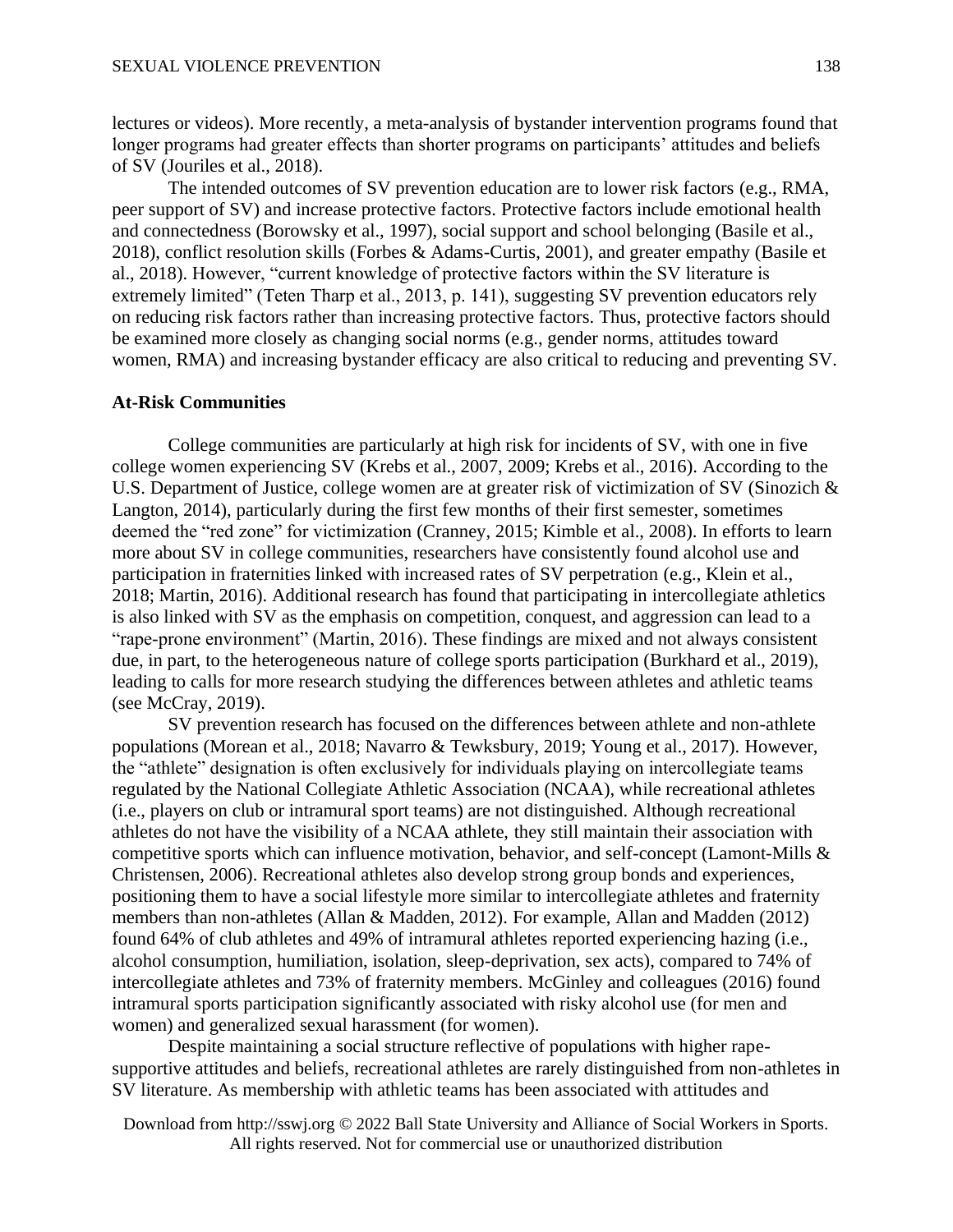environments related to sexual aggression (Humphrey & Kahn, 2000; McCray, 2015; Murnen & Kohlman, 2007; Stotzer & MacCartney, 2016; Wiersma-Mosley et al., 2017), it is important to determine whether recreational athletics promotes a similar environment. Young et al. (2017) extended the scope of studying SV among intercollegiate athletics to incorporate recreational athletes, finding non-athletes had lower rates of sexual coercion and RMA comparatively to athletes. There were no significant differences in RMA and attitudes toward women between intercollegiate and recreational athletes (Young et al., 2017), positioning recreational athletes closer to intercollegiate athletes than non-athletes. This remains one of the few studies that has captured differences in these athletic populations, therefore, a more comprehensive understanding of social norms, bystander efficacy, and SV education in the college environment can be achieved by studying recreational athletes as a unique subgroup.

#### **Theoretical Framework**

Prevention programming is most effective when clearly informed by theory (Nation et al., 2003). The lack of consistent theory framing research has been a criticism in the literature on evaluating the efficacy of SV prevention efforts (DeGue et al., 2014; Teten Tharp et al., 2013). Many SV prevention program evaluations have not used theory, but rather targeted specific outcomes (e.g., lowering RMA). Furthermore, when theories are used to guide SV prevention research, they range from feminist theory (as used by Cheever & Eisenberg, 2020) to grounded theory (as used by DeMaria et al., 2018) to the Theory of Planned Behavior (as used by Young et al., 2017). Often, these theories are focused on individual-level factors to understand SV perpetration and behavioral, cognitive, or emotional risk factors. While this is necessary, a broader view encompassing peer, community, and society-level factors is necessary to fully examine the complex issue of SV prevention (Casey & Lindhorst, 2009).

Bronfenbrenner (1979, 1994) established the ecological systems approach that provided a paradigm to study human development. The socio-ecological model focuses on the interactions and influences of the ecological environment on an individual. The innermost level contains elements of a person's social experiences and interpersonal relationships (e.g., family, peers, work environments). At levels further away from the individual, interactions between two or more inner systems are occurring that indirectly influence the individual (e.g., cultures, customs, belief systems). Ecological systems have been applied to SV research, such as Banyard's (2011) ecological model of bystander intervention, which provided perspective on influences motivating bystander behaviors. Similarly, the CDC established a violence prevention adaptation of the socio-ecological model with four levels – individual, relationship, community, and societal – identified to understand factors that perpetuate or protect against violence (CDC, 2020). This framework also accounts for relationships within and between levels of an individual's ecological environment. The flexibility and breadth of the CDC's violence prevention model affords intentional examination of communities at high risk for SV to guide change at the community level that can influence individual SV and bystander behaviors. As such, it guided two important aspects of this study.

First, the current study assesses protective factors at various levels of the violence prevention model, specifically personal social norms (i.e., individual level), campus social norms (i.e., relationship level), and SV education (i.e., community level). Second, we explored individual- and school-level variables that predict these protective factors among college students to establish a more holistic understanding of campus SV. Individual-level variables are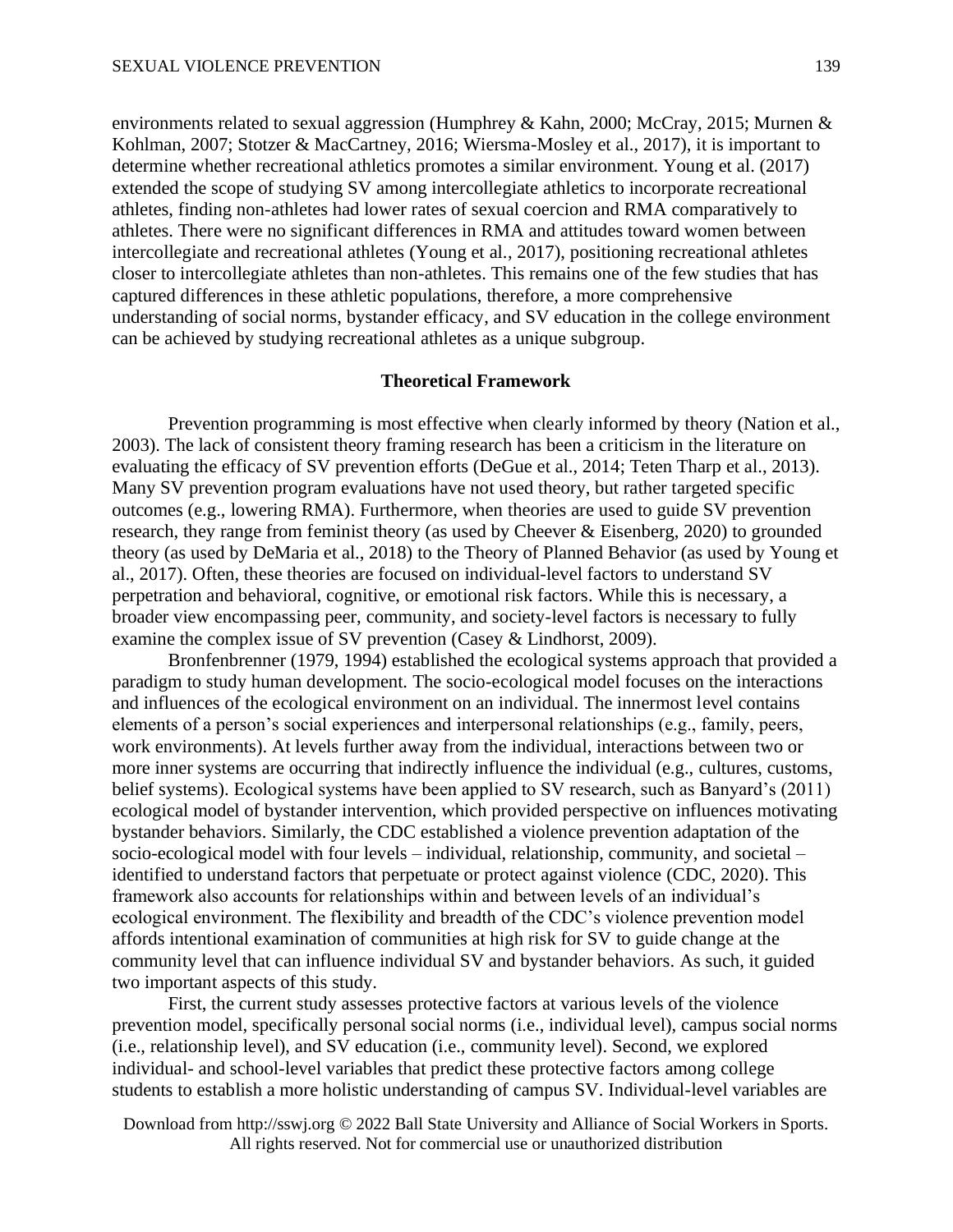commonly studied to identify risk factors for sexual assault (Ullman & Najdowksi, 2011), perpetrator characteristics (Loh et al., 2005), and bystander behaviors (McMahon et al., 2015). Thus, personal characteristics at the innermost level of the violence prevention model were included in the analysis. Additionally, research has highlighted the importance of considering campus-level variation and characteristics on the risk of experiencing SV (Daigle et al., 2020; Moylan et al., 2019). For example, student demographics (e.g., minority serving institutions) are proposed to be an important campus variable, but there is conflicting information regarding whether an increased risk of SV for minority populations at the individual level translates to the campus level (Moylan & Javorka, 2020). Moylan and Javorka (2020) also noted that campus size, geographic region, and type of institution generally require more attention. As such, several school-level variables were examined to account for important influences beyond the individual level of the violence prevention model.

# **Purpose of the Study**

Distinctions between intercollegiate athletes, recreational athletes, and non-athletes, as well as institutional characteristics, can provide important insight for designing SV prevention education. Therefore, the purpose of this study is threefold: (1) examine differences in campus social norms regarding SV, personal social norms regarding SV, and bystander efficacy (i.e., SV protective factors) across intercollegiate athlete, recreational athlete, and non-athlete student populations; (2) examine how student-level variables (i.e., athlete status, personal demographics, and SV education) predict these SV protective factors; and (3) examine how school-level variables (i.e., institutional affiliation, minority-serving status, enrollment size, and athletic affiliation) predict these SV protective factors.

# **Methods**

# **Participants and Procedures**

Data were taken from a larger data set collected by EVERFI, Inc., an education technology company. EVERFI offers a digital SV prevention education course (*Sexual Assault Prevention for Undergraduates*<sup>TM</sup>) for college students, which is currently employed by more than 600 post-secondary institutions (Zapp et al., 2018). The online course includes six modules, each with associated learning objectives related to SV prevention. Students who participate in the course complete a pre-course online survey to assess their current beliefs, attitudes, and experiences pertaining to SV. The current study used anonymized data from this larger dataset, collected during the 2018-2019 academic year. Pre-course survey responses were requested from EVERFI to ascertain baseline characteristics of undergraduate students and control for the intervening effect of the course. The principal investigator's Institutional Review Board approved the study as exempt research.

Because this study was interested in how social and institutional structures on campus influenced attitudes regarding SV, first-year students and graduate students (whose amount of time spent on campus could not be determined) were removed from the sample. Additionally, the study included only students from schools whose athletics affiliation was noted at the time of the survey. Thus, the final sample for this study consisted of 62,996 students from 199 institutions in 41 U.S. states and the District of Columbia. Of these, approximately 55.8% identified as women,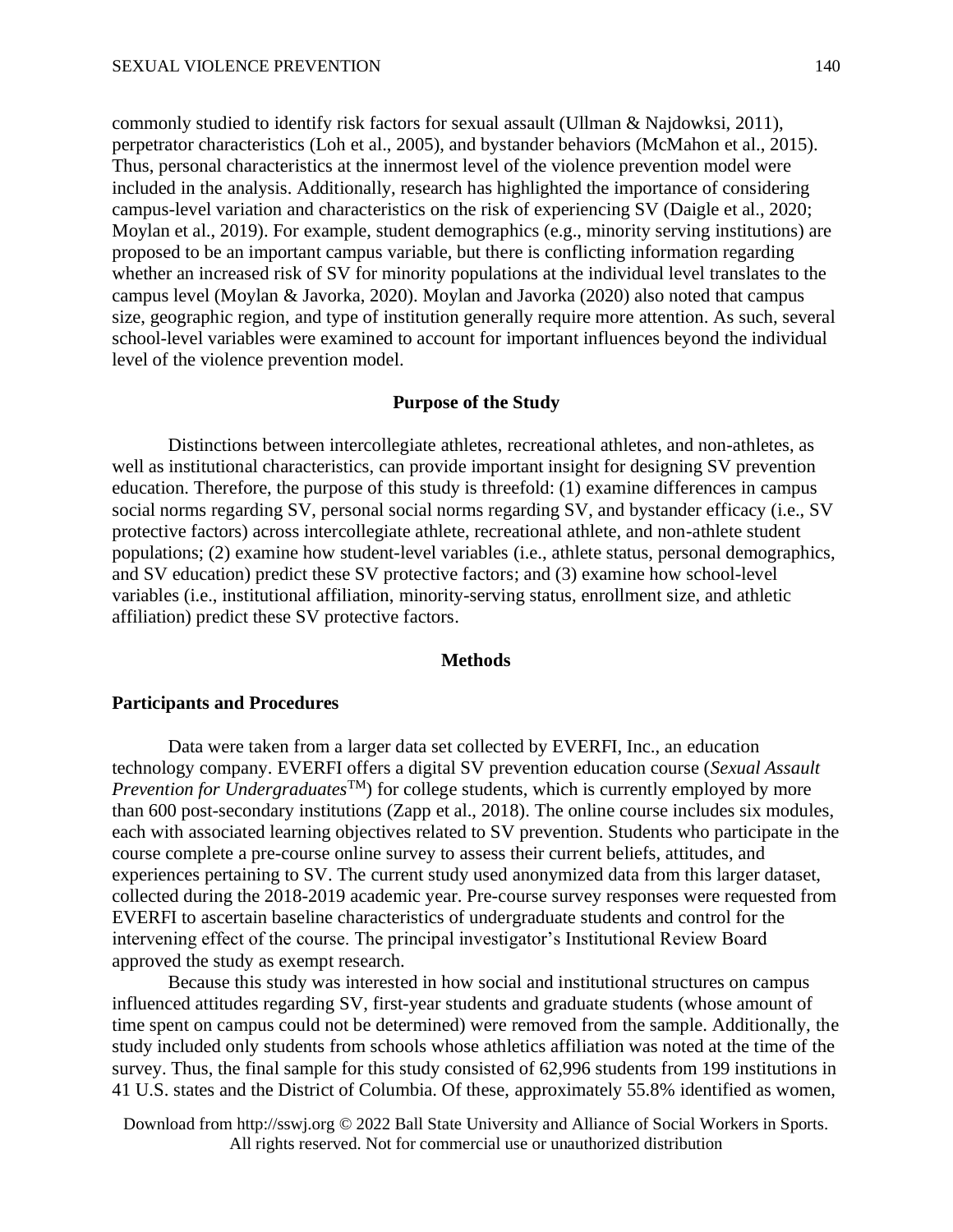41.5% identified as men, and 2.4% identified as another gender identity. Additionally, 19.8% identified as lesbian, gay, bisexual, queer, questioning, or asexual, and 79.1% identified as heterosexual or straight. Approximately 61.5% of the sample were White, while 14.0% were Asian, 12.5% were Black or African American, 15.8% were Hispanic or Latino/a, and 8.0% reported belonging to more than one race or ethnicity. Finally, roughly 7.5% of respondents said they were members of a varsity athletic team, with 6.5% playing intramural or club sports and 86.5% not reporting playing organized athletics at their institutions.

# **Primary and Secondary Data**

Student-level variables were collected as primary data through the pre-course survey. The survey consisted of over 100 items assessing current beliefs, attitudes, and experiences pertaining to SV. Demographic information requested included gender identity, sexual orientation, academic status, age, race/ethnicity, school-based group memberships, and completed training related to SV prevention. Notably, the study assessed athlete registration status, rather than athletic identity itself. Students were asked to select options from a list of potential school-based membership groups to which they belonged; among these were "college athlete" and "intramural/club athlete". This possible limitation and how it can impact future research in the field will be discussed further.

The current study included 23 ordinal items assessing awareness and attitudes towards bystander intervention and social norms related to SV. Specifically, the measures included 5 items adapted from Banyard et al.'s (2005) bystander attitudes scale, 10 items adapted from Berkowitz' (2013) Social Norms Toolkit, and 8 items developed to align with the behavioral and learning objectives of the online course. Participants rated their level of agreement  $(1 = \text{strongly})$ disagree  $\ldots$  7 = strongly agree) with various statements. These items were adapted and developed by a team of subject-matter experts and research methodologists using academic literature and gold standard tools for assessing SV (Zapp et al., 2018). Additionally, 10 binary (i.e., yes/no) items from Banyard et al.'s (2005) bystander efficacy scale were included. Participants selected all that apply from a list of 10 bystander behaviors they would be confident engaging in if observing a situation that is or could lead to SV.

School-level variables were collected as secondary data based upon the student's institution. Institutional affiliation (public, private religious, or private nonreligious), minorityserving status (Hispanic-serving institution [HIS], Historically Black college or university [HBCU], or predominantly White institution [PWI]), enrollment size, and athletic affiliation (National Association of Intercollegiate Athletics [NAIA], National Junior College Athletic Association [NJCAA], NCAA Division I, NCAA Division II, or NCAA Division III) of the student's institution were included in the dataset for analysis.

#### **Data Analysis**

#### *Scale Development*

For the 23 ordinal items drawn from Banyard et al. (2005) and Berkowitz (2013), a combination of parallel analysis, principal component analysis (PCA), confirmatory factor analysis (CFA), and Rasch analysis were used to explore and validate the measures ultimately used. The data were randomly divided in half, with the first half used in the exploratory phase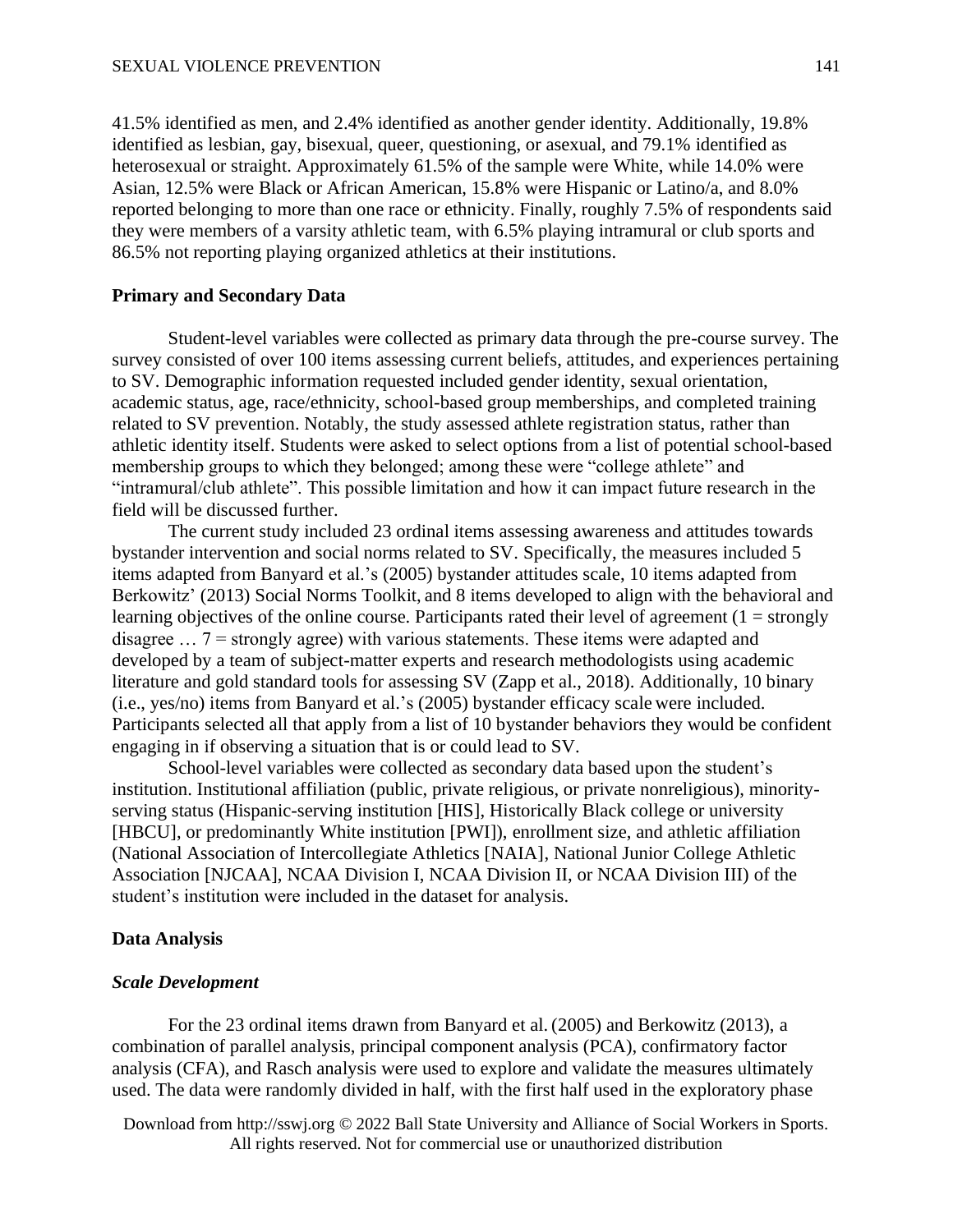and the second half used in the confirmatory phase, per DeVellis (2017). Latent parallel analysis was employed to determine the proper number of components to extract from the data. Next, PCA with oblimin rotation was conducted to examine the underlying component structure. The reference structure was examined for items with loadings greater than 0.5 and with no crossloadings within 0.2 (Osborne, 2014). Items that did not meet these parameters were dropped, and the parallel analysis-PCA process was reiterated until an acceptable structure was found.

Next, CFA was conducted to confirm the proposed PCA model was a statistically and theoretically good fit. Multiple fit indices were used to assess global model fit, including a nonsignificant  $\chi^2$  test, confirmatory fit index (CFI) > 0.95, Tucker-Lewis index (TLI) > 0.95, root mean squared error or approximation (RMSEA) between 0.00 and 0.06, and standardized root mean residual (SRMR) between 0.00 and 0.08 (Hu & Bentler, 1999; Kline, 2015). Standardized factor loadings  $> 0.70$  and average variance extracted  $(AVE) > 0.50$  also indicate good model structure (Brown, 2015).

Rasch analysis was utilized to further validate the scale. Person separation  $\geq 2.0$  and item separation  $\geq 0.8$  indicate the instrument distinguishes well between those of high and low ability, while item separation  $\geq 3.0$  and item reliability  $> 0.9$  suggest adequate sample size to model the difficulty of the items; additionally, item outfit mean-square residual statistics (MNSQ) between 0.5 and 1.5 also indicate the data are a good fit to the Rasch model (Bond & Fox, 2015; Boone et al., 2014; Linacre, 2017). Items not falling within these ranges were dropped from the scale, and the process was repeated. Rasch scores were then produced to create continuous measures of item difficulty and person ability for use in subsequent analyses. By default, Rasch scores are calculated in logits; however, to ease interpretability, the scores were rescaled to fall approximately between 1 and 7, as in the original scale.

For the 10 binary (i.e., yes/no) bystander efficacy items, we were not able to conduct the full parallel analysis-PCA-CFA process, so the dichotomous Rasch model was used for psychometric analysis. Fit parameters were the same as those described above, with poor-fitting items dropped and the data re-analyzed until adequate fit was achieved. Rasch scores were calculated and rescaled to fall between 1 and 7.

# *Analysis of Variance*

Because the data violated assumptions of normality and homogeneity of variance, the Kruskal-Wallis test, a non-parametric form of ANOVA, was employed to determine the amount of variance in Rasch person scores that could be explained by athlete status. Effect sizes were calculated using the  $\eta^2$  statistic, and interpreted according to the following standards: < 0.06 is a small effect, 0.06 to 0.14 is medium, and  $> 0.14$  is large (Meyer & Seaman, 2013). Dunn's test was used to analyze pairwise group differences, with statistically significant mean differences measured by Dunn's *z*-statistic  $> 1.96$  and  $p < .05$  (Dinno, 2015).

# *Multilevel Regression Analysis*

Because of the clustered data structure (i.e., students within institutions), a multilevel regression analysis was conducted to determine how individual- and group-level variables were related to the three scale outcomes. Due to minor deviations from homogeneity of variance, robust maximum likelihood estimation was used. Two different models were estimated for each of the outcome variables. The student-level variables in the first set of models were athlete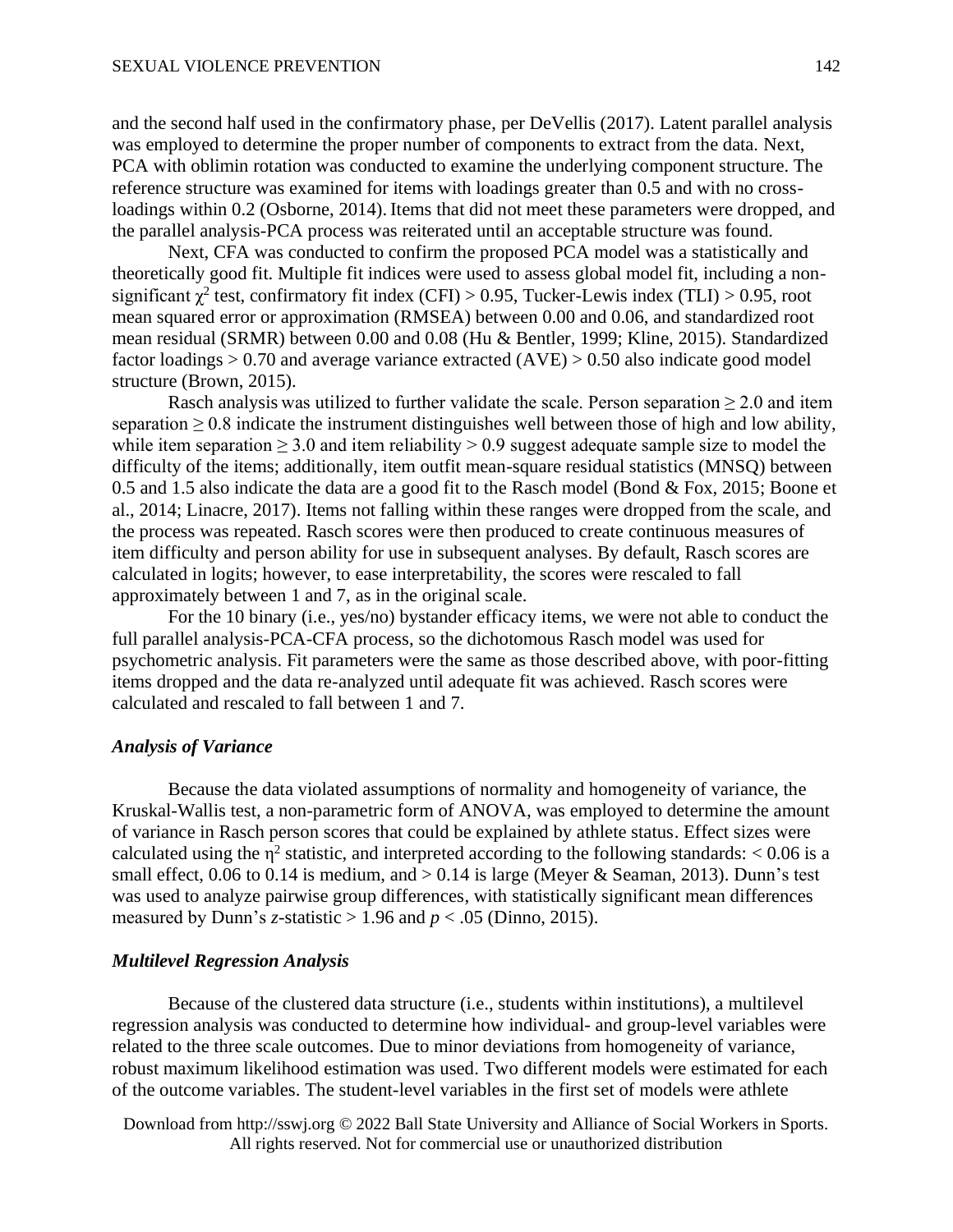status, age, year in school, on-campus residency, race/ethnicity, gender identity, and sexual orientation. School-level variables were institutional affiliation, minority-serving status, enrollment size, and athletic affiliation. In the second set of models, a number of variables concerning the amount of SV education students had received, the perceived usefulness of the education, and 12 different types of individual trainings. All individual categories were dummycoded, with the predominant group used as the reference indicator and excluded from the models to avoid multicollinearity issues.

# **Results**

# **Scale Development**

Initial parallel analysis of the ordinal items suggested a three-component model. However, when this structure was tested with PCA, two items did not have loadings greater than 0.5 on any factor or had cross-loadings within 0.2. Thus, these items were dropped and the process repeated. After four total parallel analysis-PCA iterations, an acceptable reference structure was identified. Based on the content of items that loaded together, the first component was defined *personal social norms*, and the second *campus social norms*.

CFA was used to confirm this structure. Although the  $\chi^2$  test was significant ( $\chi^2$ [89] =  $46061, p < .001$  and CFI (0.861) and TLI (0.836) below recommended cutoffs, the RMSEA  $(0.041, 95\% \text{ CI} = 0.041, 0.041)$  and SRMR  $(0.031)$  indicated good fit. Additionally, the AVE for *personal social norms* was 0.673, and 0.643 for *campus social norms*. Thus, we determined the model was a sufficient fit for the data. After Rasch analysis on the *personal social norms* scale, two items were dropped as not having item outfit MNSQ in the acceptable range. On the *campus social norms* scale, Rasch analysis suggested it was not necessary to drop any further items.

Next, Rasch modeling was conducted on the dichotomous *bystander efficacy* items. Based on item outfit MNSQ, one item was dropped after the initial iteration. Item separation (215.4) and item reliability (1.00) were adequate, but person separation (1.21) and person reliability (0.59) were not. Still, the item-difficulty scores had a wide enough range to indicate the *bystander efficacy* scale accurately measures a broad range of person abilities. The final item structure of all three constructs, including Rasch item scores, is found in Table 1 below.

| Construct                    | Item                                                                                                               | <b>Rasch Score</b> |
|------------------------------|--------------------------------------------------------------------------------------------------------------------|--------------------|
| <b>Personal Social Norms</b> | I would take action in a situation in which someone<br>was trying to take advantage of another person<br>sexually. | 4.09               |
|                              | I would never place blame on a person who told me<br>that someone had sexually assaulted them.                     | 4.04               |
|                              | I would express concern if I saw a person exhibiting<br>abusive behavior toward their partner.                     | 4.02               |
|                              | I would respect someone who made sure they asked<br>for and received consent in a sexual situation.                | 3.67               |
|                              | I would reach out to offer support to a friend who I<br>suspect is in an abusive relationship.                     | 3.63               |

*Final Measures of Dependent Variables*

Table 1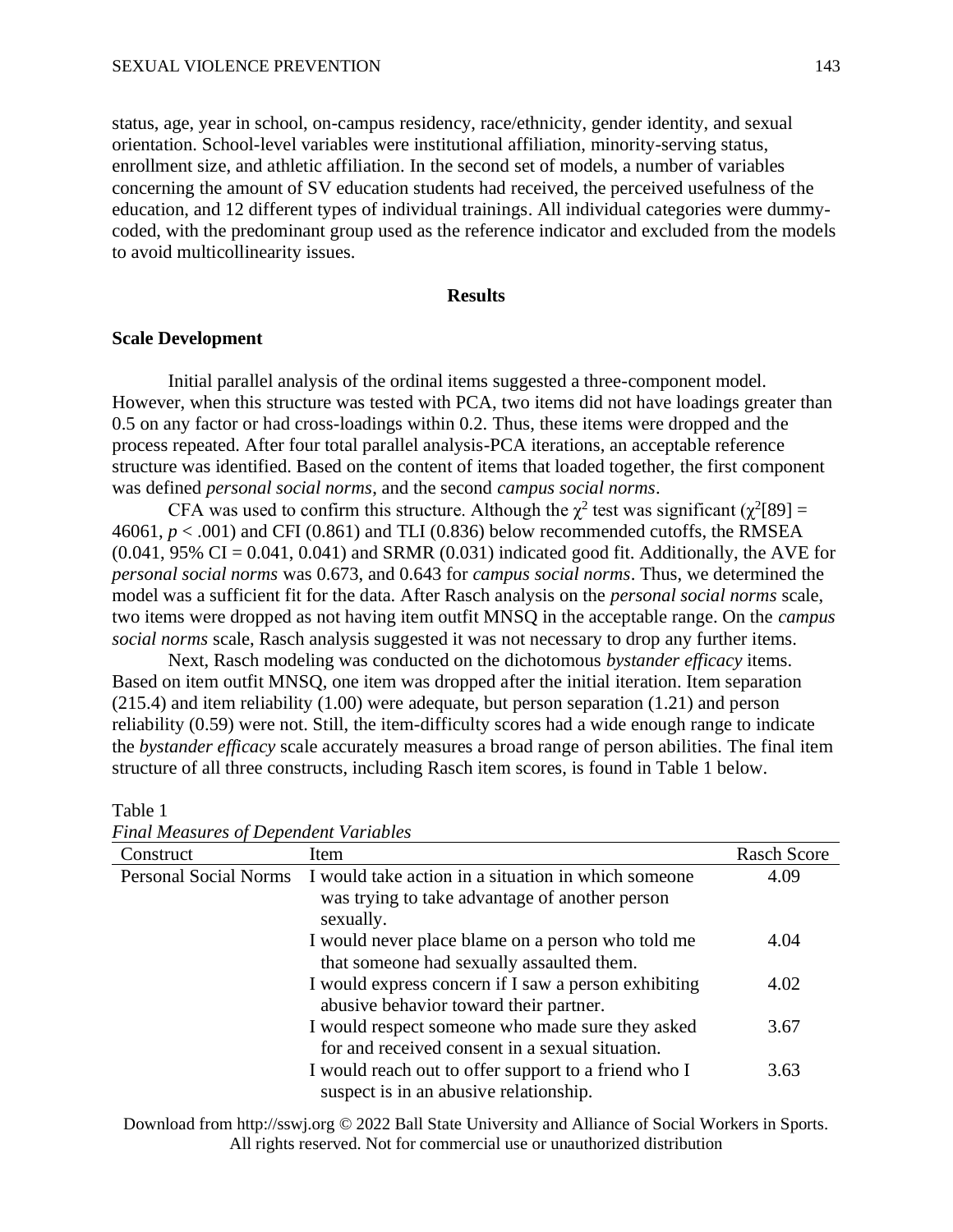|                            | In a sexual situation, I would make sure to<br>communicate with the other person about what they<br>want.                                   | 3.57               |
|----------------------------|---------------------------------------------------------------------------------------------------------------------------------------------|--------------------|
|                            | Clear, verbal, and sober permission is the best way to<br>make sure a person is okay with sexual activity.                                  | 3.30               |
|                            | I would respect a person who took action to<br>prevention a sexual assault.                                                                 | 3.25               |
| <b>Campus Social Norms</b> | Most students at my school would not engage in<br>sexual activity with someone if the other person.                                         | 4.28               |
|                            | Most students at my school would take action in a<br>situation in which someone was trying to take<br>advantage of another person sexually. | 3.81               |
|                            | Most students at my school would never place blame<br>on a person who told them someone else had<br>sexually assaulted them.                | 3.79               |
|                            | In a sexual situation, most students at my school                                                                                           | 3.67               |
|                            | would make sure to communicate with the other                                                                                               |                    |
|                            | person about what they want.                                                                                                                |                    |
| <b>Construct</b>           | Item                                                                                                                                        | <b>Rasch Score</b> |
|                            |                                                                                                                                             |                    |
|                            | Most students at my school would express concern if<br>they saw a person exhibiting abusive behavior                                        | 3.40               |
| <b>Bystander Efficacy</b>  | toward their partner.<br>Confronting the person who appears to be causing the<br>situation.                                                 | 4.74               |
|                            |                                                                                                                                             | 4.11               |
|                            | Talking to others about your concern.<br>Creating a distraction to cause people to disengage<br>from the situation.                         | 4.00               |
|                            | Stepping in and separating the people involved in the<br>situation                                                                          | 3.83               |
|                            | Asking others to step in as a group to diffuse the<br>situation.                                                                            | 3.47               |
|                            | Finding the friends of those involved and asking them<br>for help.                                                                          | 3.34               |
|                            | Telling someone in a position of authority about the<br>situation.                                                                          | 3.32               |
|                            | Following up later to check in with the person.                                                                                             | 2.93               |

## **Analysis of Variance**

Based on the Kruskal-Wallis tests, athlete status explained a significant amount of variance in personal social norms ( $F = 75.5$ ,  $p < .001$ ,  $\eta^2 < 0.001$ ), campus social norms ( $F =$ 66.0,  $p < .001$ ,  $\eta^2 < 0.001$ ), and bystander efficacy ( $F = 87.0$   $p < .001$ ,  $\eta^2 < 0.001$ ). While this estimate was statistically significant in all three analyses, the magnitudes of the effect sizes were very small. Thus, athlete status explained very little of the variance in *personal social norms*,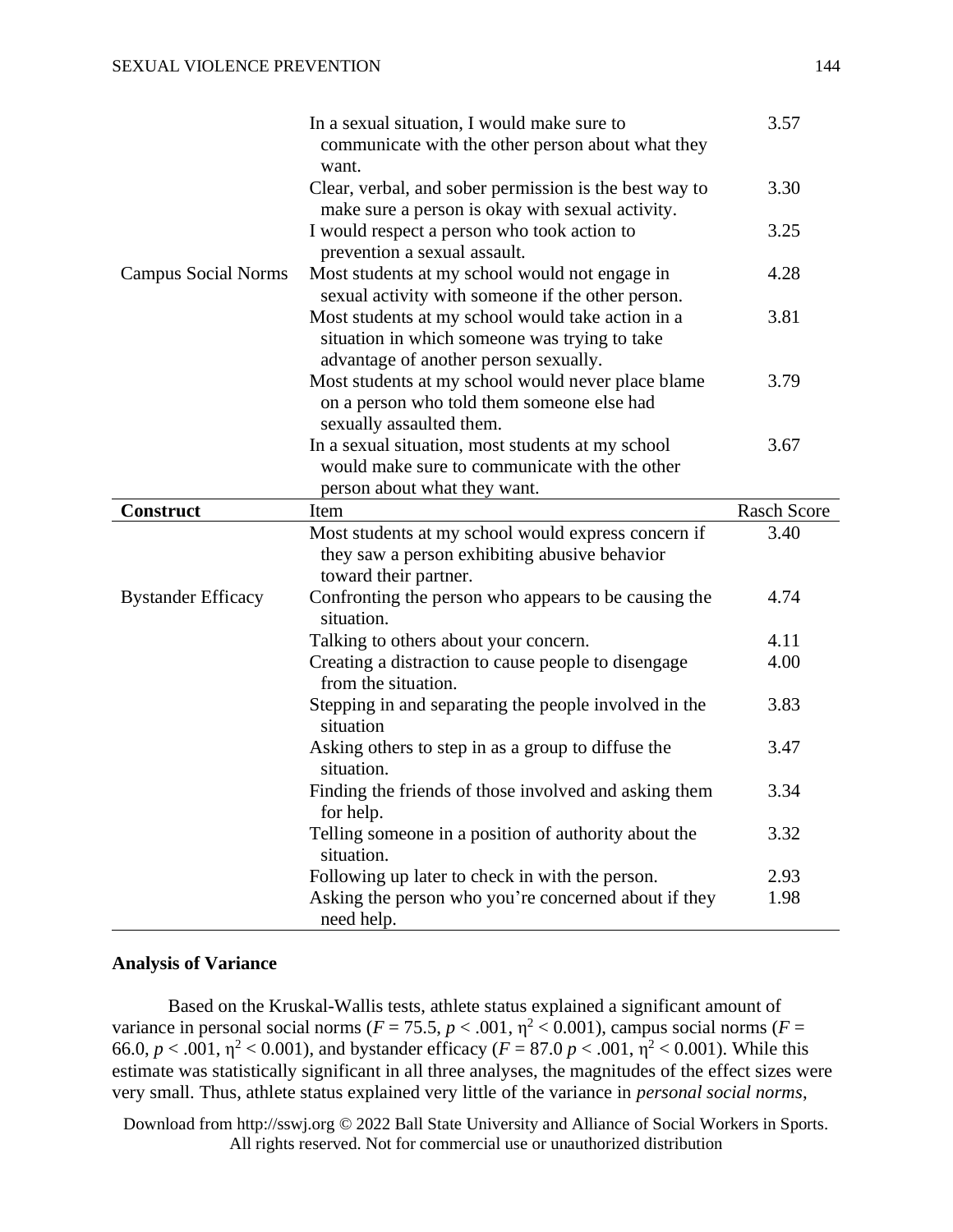*campus social norms*, or *bystander efficacy*. Further, as seen in Table 2, almost all mean differences among the groups were statistically significant, using an adjusted *p*-value based on the multiple comparisons. However, the magnitudes of these differences, as well as which groups rated higher, changed with the outcomes.

| Table 2                           |         |         |          |
|-----------------------------------|---------|---------|----------|
| <b>Pairwise Group Comparisons</b> |         |         |          |
| Variable and Comparison           | Δm      | Z.      |          |
| <b>Bystander Efficacy</b>         |         |         |          |
| College-IM/Club                   | $-0.29$ | 7.77    | ${<}001$ |
| College-Non-Ath                   | $-0.05$ | 2.00    | 0.136    |
| IM/Club-Non-Ath                   | 0.26    | $-8.29$ | ${<}001$ |
| <b>Personal Social Norms</b>      |         |         |          |
| College-IM/Club                   | 0.00    | $-1.64$ | 0.102    |
| College-Non-Ath                   | $-0.10$ | 5.07    | ${<}001$ |
| <b>Personal Social Norms</b>      |         |         |          |
| IM/Club-Non-Ath                   | $-0.10$ | 6.70    | < 0.01   |
| <b>Campus Social Norms</b>        |         |         |          |
| College-IM/Club                   | 0.20    | -7.47   | ${<}001$ |
| College-Non-Ath                   | 0.15    | $-9.08$ | ${<}001$ |
| IM/Club-Non-Ath                   | $-0.05$ | 1.49    | 0.406    |

# **Multilevel Regression Analysis**

Results of the first set of regression models without the SV education variables are found in Table 3.

Table 3

*Multilevel Regression Results(Without SV Education Variables)*

|                                           | <b>BE</b>  | <b>PSN</b> | <b>CSN</b> |
|-------------------------------------------|------------|------------|------------|
| Intercept                                 | $4.01***$  | $5.21***$  | $4.52***$  |
| Level-One (Student) Independent Variables |            |            |            |
| College Athlete                           | $-0.05$    | $-0.06**$  | $0.12***$  |
| Intramural/Club Athlete                   | $0.20***$  | $-0.04$    | $-0.03*$   |
| Age                                       | $0.02*$    | $0.03***$  | $0.03***$  |
| Junior                                    | $-0.01$    | $-0.01$    | $-0.06***$ |
| Senior                                    | $-0.06*$   | $-0.06**$  | $-0.16***$ |
| <b>On-Campus Resident</b>                 | 0.01       | $-0.04$    | $-0.04*$   |
| American Indian or Alaska Native          | $-0.36***$ | $-0.09*$   | 0.07       |
| Asian                                     | $-0.64***$ | $-0.49***$ | $-0.01$    |
| <b>Black or African-American</b>          | $-0.48***$ | $-0.08***$ | $-0.09***$ |
| Hispanic or Latino/a                      | $-0.34***$ | $-0.05*$   | 0.01       |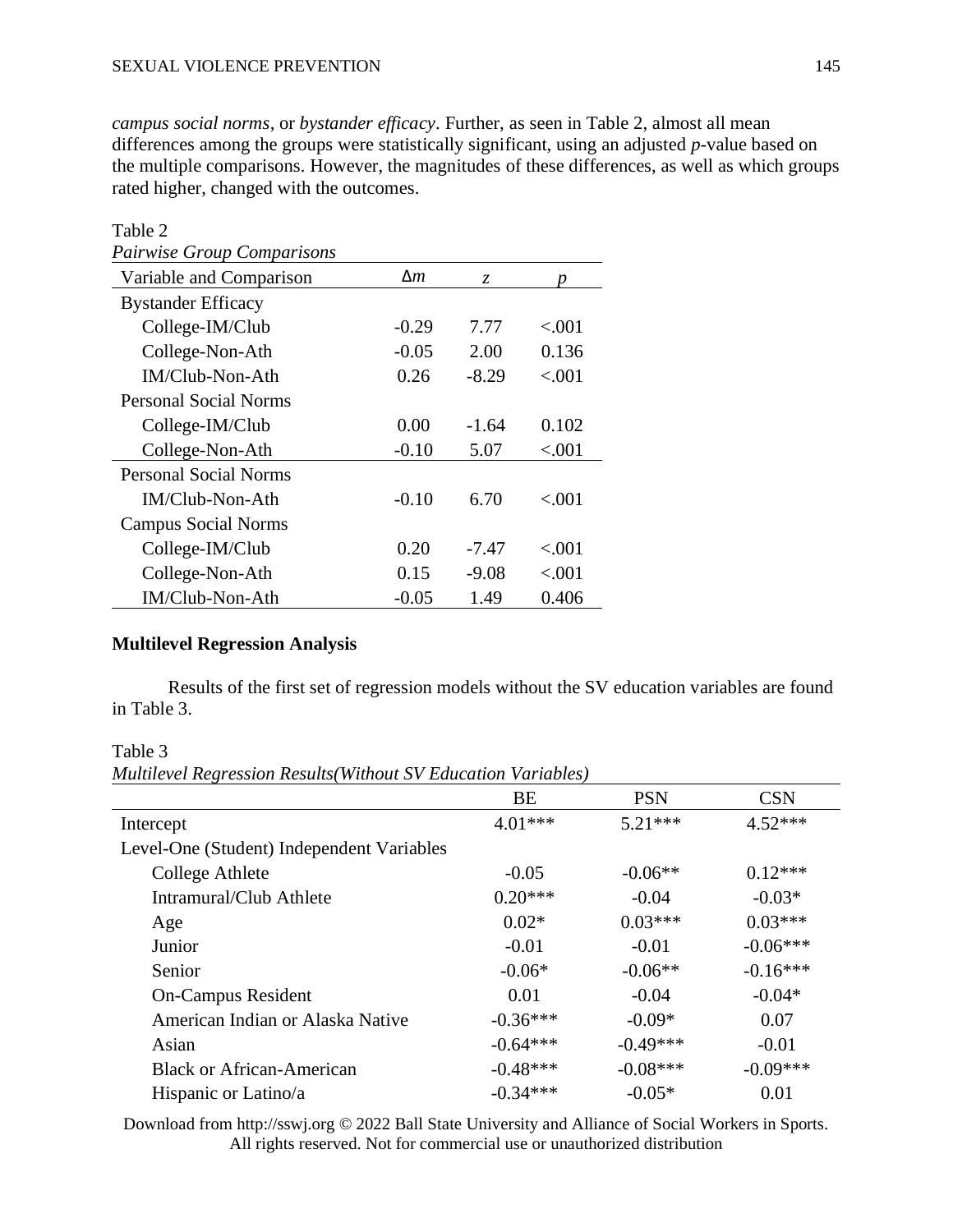| Pacific Islander or Hawaii Native        | $-0.11$    | $-0.03$    | 0.07       |
|------------------------------------------|------------|------------|------------|
| Other Race or Ethnicity                  | $-0.58***$ | $-0.20***$ | $-0.08$    |
| More than One Race or Ethnicity          | $0.51***$  | $0.19***$  | $-0.06*$   |
| Female                                   | $0.01***$  | $0.17***$  | $-0.22***$ |
| <b>Transgender Female</b>                | $-0.68**$  | $-0.58***$ | $-0.48***$ |
|                                          | BE         | <b>PSN</b> | <b>CSN</b> |
| <b>Transgender Male</b>                  | $-0.35*$   | $-0.14$    | $-0.56***$ |
| Genderqueer                              | $-0.24$    | $-0.06$    | $-0.29**$  |
| Gender Nonconforming                     | $-0.23*$   | $-0.02$    | $-0.34***$ |
| Other Gender Identity                    | $-0.22$    | $-0.19*$   | < 0.01     |
| Asexual                                  | $-0.41***$ | $-0.19***$ | $0.09***$  |
| <b>Bisexual</b>                          | $0.31***$  | $0.17***$  | $-0.13***$ |
| Gay                                      | $0.24***$  | $0.21***$  | $-0.11***$ |
| Lesbian                                  | 0.13       | $0.13**$   | $-0.12**$  |
| Queer                                    | $0.46***$  | $0.33***$  | $-0.42***$ |
| Questioning                              | $0.18***$  | 0.01       | $-0.24***$ |
| <b>Other Sexual Orientation</b>          | 0.03       | 0.02       | $-0.19***$ |
| Level-Two (School) Independent Variables |            |            |            |
| Private Nonreligious Institution         | $0.11*$    | $0.09**$   | 0.06       |
| Private Religious Institution            | 0.05       | $0.08*$    | 0.01       |
| Hispanic Serving Institution             | $-0.08$    | 0.03       | $0.17***$  |
| Historically Black College or            |            |            |            |
| University                               | $-0.30***$ | $-0.07$    | $-0.19**$  |
| Enrollment between 1,000 and 4,999       | $0.21**$   | 0.01       | $-0.13$    |
| Enrollment between 5,000 and 9,999       | 0.12       | 0.08       | $-0.13$    |
| Enrollment between 10,000 and 19,999     | $0.24*$    | 0.060      | $-0.16$    |
| Enrollment greater than 20,000           | 0.20       | 0.09       | $-0.19$    |
| <b>NAIA Athletics</b>                    | $-0.02$    | 0.04       | 0.13       |
| <b>NJCAA Athletics</b>                   | $-0.07$    | $-0.03$    | $-0.01$    |
| <b>NCAA Division II Athletics</b>        | $-0.06$    | 0.04       | 0.05       |
| <b>NCAA Division III Athletics</b>       | $-0.06$    | 0.01       | 0.01       |

# $* p < 0.05$ \*\* *p* < 0.01

\*\*\* *p* < 0.001

College athlete status was negatively related to *personal social norms* ( $\beta$  = -0.06, *p* < 0.001) but positively related to *campus social norms* ( $\beta$  = 0.12, *p* < 0.001); the relationship to bystander efficacy was not statistically significant. Intramural/club athlete status was not significantly related to *personal social norms*, but was negatively related to *campus social norms* (β = -0.03, *p* = 0.035) and positively related to *bystander efficacy* (β = 0.20, *p* < 0.001). The magnitudes of these effects were relatively small.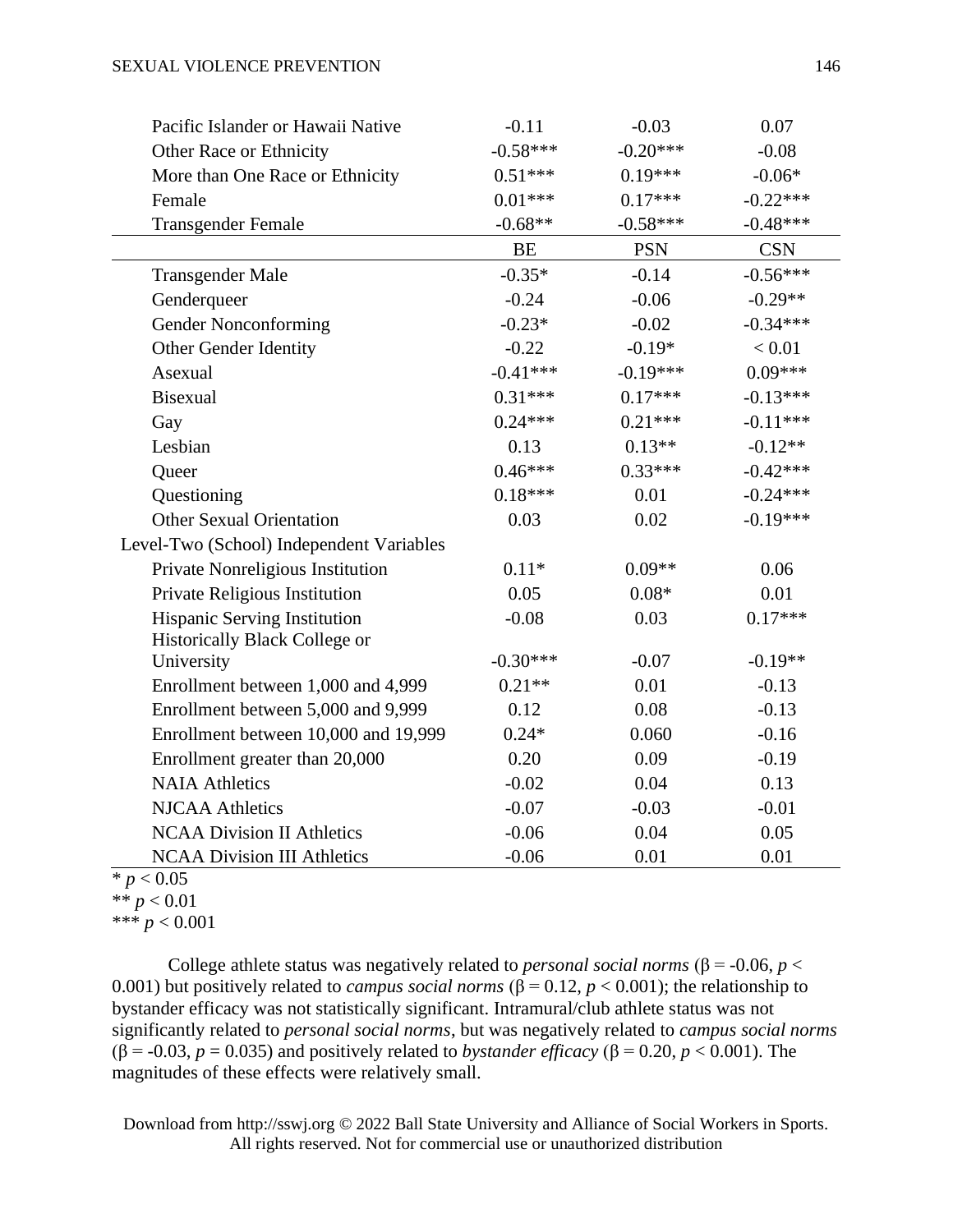Age was positively associated with all three outcomes, although junior and senior class status were negatively related, when statistically significant. For *bystander efficacy* and *personal social norms,* all race/ethnicity variables were statistically significant except for Hawaiian/Pacific Islander, which had the smallest sample size. In the *campus social norms* model, only Black/African American ( $\beta$  = -0.09, *p* < 0.001) and identification with more than one race or ethnicity ( $β = -0.06$ ,  $p = 0.011$ ) were statistically significant. Being female was positively associated with *bystander efficacy* and *personal social norms*, but negatively related to *campus social norms*; all of the other gender identity variables tended to be negatively associated with the three outcomes, with varying levels of significance. Non-heterosexual sexual orientations also tended to be positively associated with *bystander efficacy* and *personal social norms*, but negatively related to *campus social norms*. The sizes of the effects varied across outcomes.

Of the level-two predictors, private nonreligious institution status was positively related to *personal social norms* (β = 0.09,  $p = 0.001$ ) and bystander efficacy (β = 0.11,  $p = 0.017$ ). HSI status was positively related to *campus social norms*  $(\beta = 0.17, p < 0.001)$ , and HBCU status was negatively related to *bystander efficacy* ( $\beta$  = -0.30, *p* < .001) and *campus social norms* ( $\beta$  = -0.19,  $p = 0.007$ ). None of the other athletic affiliation variables were significant in any of the models.

Results of the second set of models including the SV education variables are found in Table 4.

Table 4

*Multilevel Regression Results (With SV Education Variables)*

|                                           | BE         | <b>PSN</b> | <b>CSN</b> |
|-------------------------------------------|------------|------------|------------|
| Intercept                                 | $3.48***$  | 4.96***    | $4.46***$  |
| Level-One (Student) Demographic Variables |            |            |            |
| <b>College Athlete</b>                    | $-0.01***$ | $-0.09***$ | $0.11***$  |
|                                           | <b>BE</b>  | <b>PSN</b> | <b>CSN</b> |
| Intramural/Club Athlete                   | $0.13***$  | $-0.07**$  | $-0.04*$   |
| Age                                       | $0.02**$   | $0.03***$  | $0.03***$  |
| Junior                                    | 0.02       | 0.01       | $-0.05**$  |
| Senior                                    | $-0.04$    | $-0.03*$   | $-0.15***$ |
| <b>On-Campus Resident</b>                 | 0.01       | $-0.05**$  | $-0.04*$   |
| American Indian or Alaska Native          | $-0.33***$ | $-0.09*$   | 0.070      |
| Asian                                     | $-0.49***$ | $-0.43***$ | $-0.01$    |
| <b>Black or African-American</b>          | $-0.44***$ | $-0.07**$  | $-0.01***$ |
| Hispanic or Latino/a                      | $-0.27***$ | $-0.03$    | 0.01       |
| Pacific Islander or Hawaii Native         | $-0.11$    | $-0.04$    | 0.05       |
| Other Race or Ethnicity                   | $-0.49***$ | $-0.16**$  | $-0.07$    |
| More than One Race or Ethnicity           | $0.40***$  | $0.15***$  | $-0.06**$  |
| Female                                    | $0.11***$  | $0.16***$  | $-0.23***$ |
| <b>Transgender Female</b>                 | $-0.66**$  | $-0.12$    | $-0.48***$ |
| <b>Transgender Male</b>                   | $-0.28*$   | $-0.14$    | $-0.54***$ |
| Genderqueer                               | $-0.230$   | $-0.07$    | $-0.29***$ |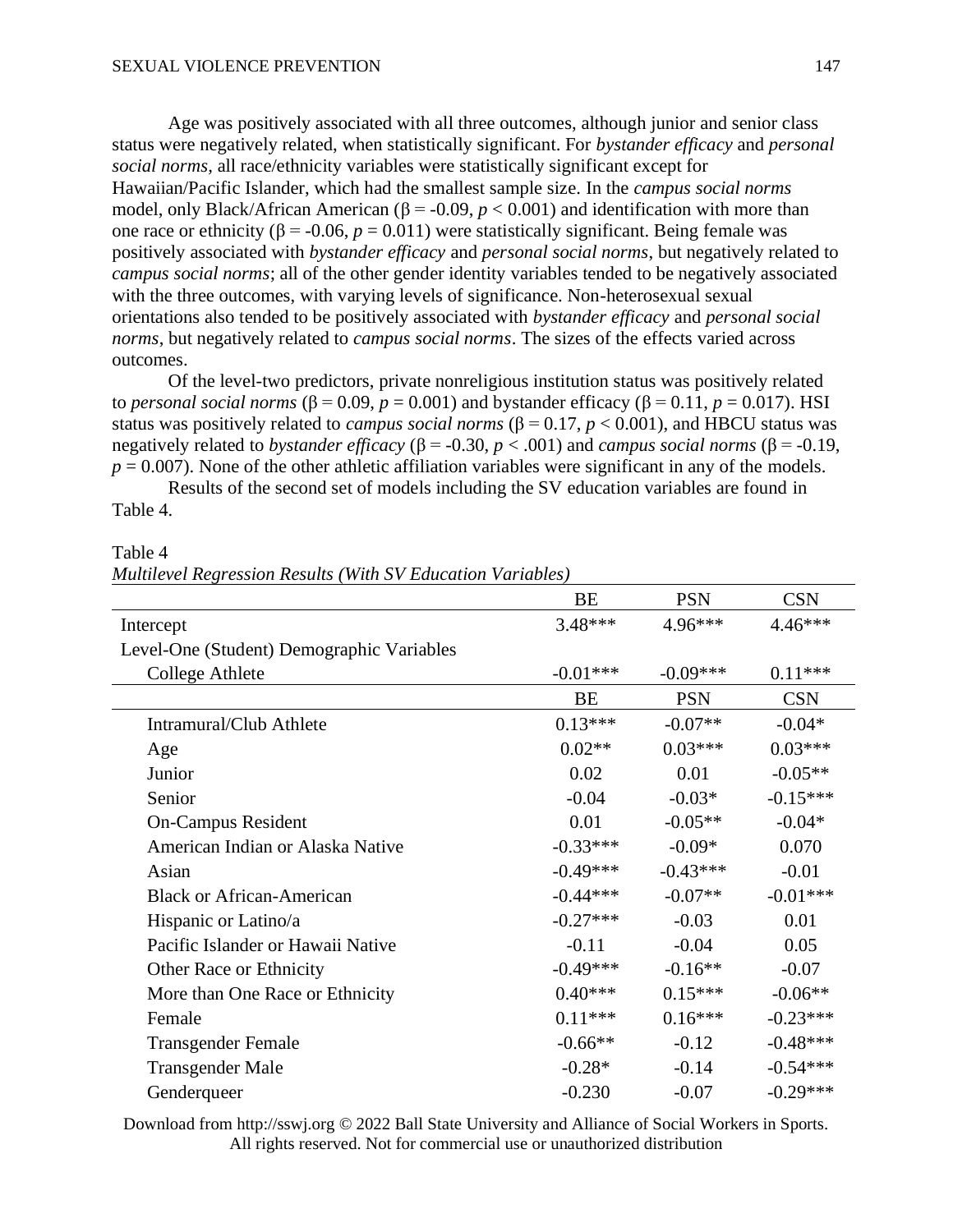| Gender Nonconforming                     | $-0.20*$   | $-0.014$   | $-0.34***$ |
|------------------------------------------|------------|------------|------------|
| Other Gender Identity                    | $-0.22*$   | $-0.18*$   | < 0.01     |
| Asexual                                  | $-0.35***$ | $-0.17***$ | $0.09***$  |
| <b>Bisexual</b>                          | $0.26***$  | $0.15***$  | $-0.14***$ |
| Gay                                      | $0.19***$  | $0.18***$  | $-0.12***$ |
| Lesbian                                  | 0.12       | $0.12**$   | $-0.13**$  |
| Queer                                    | $0.39***$  | $0.29***$  | $-0.42***$ |
| Questioning                              | $0.17***$  | < 0.01     | $-0.24***$ |
| <b>Other Sexual Orientation</b>          | 0.01       | 0.02       | $-0.20***$ |
| Level-One (Student) Training Variables   |            |            |            |
| Hours of Training Received               | $-0.01$    | $-0.02***$ | $-0.03***$ |
| Perceived Usefulness of Training         | $0.04***$  | $0.06***$  | $0.05***$  |
| Alcohol and Drug Training                | $-0.04$    | $-0.12***$ | $-0.13***$ |
| <b>Bystander Intervention Training</b>   | $0.24***$  | $0.05**$   | $-0.04*$   |
| <b>Consent Training</b>                  | $0.09***$  | $0.06***$  | $-0.06**$  |
| Dating Violence Training                 | $-0.01$    | 0.01       | $-0.03$    |
| <b>Healthy Relationships Training</b>    | $0.06***$  | $-0.020$   | 0.04       |
| <b>Support Training</b>                  | $0.15***$  | $0.13***$  | $0.11***$  |
| <b>Reporting Training</b>                | $0.19***$  | $0.12***$  | $0.09***$  |
| <b>Personal Safety Training</b>          | $0.12***$  | 0.01       | $-0.01$    |
| <b>Sexual Assault Training</b>           | $-0.08*$   | $-0.040$   | $0.04**$   |
| <b>Sexual Harassment Training</b>        | 0.04       | 0.040      | $-0.02$    |
| <b>Sexual Health Training</b>            | $0.10***$  | $0.06***$  | $-0.03$    |
| <b>Stalking Training</b>                 | 0.02       | 0.020      | $0.15***$  |
|                                          | <b>BE</b>  | <b>PSN</b> | <b>CSN</b> |
| Level-Two (School) Independent Variables |            |            |            |
| Private Nonreligious Institution         | 0.06       | $0.06*$    | 0.06       |
| Private Religious Institution            | $-0.01$    | 0.05       | 0.01       |
| <b>Hispanic Serving Institution</b>      | $-0.05$    | 0.04       | $0.17***$  |
| Historically Black College or University | $-0.32***$ | $-0.08*$   | $-0.21**$  |
| Enrollment between 1,000 and 4,999       | 0.11       | $-0.03$    | $-0.14$    |
| Enrollment between 5,000 and 9,999       | 0.05       | 0.05       | $-0.14$    |
| Enrollment between 10,000 and 19,999     | 0.14       | 0.020      | $-0.172$   |
| Enrollment greater than 20,000           | 0.10       | 0.05       | $-0.20$    |
| <b>NAIA Athletics</b>                    | 0.02       | 0.06       | 0.13       |
| <b>NJCAA Athletics</b>                   | 0.02       | 0.01       | < 0.01     |
| <b>NCAA Division II Athletics</b>        | $-0.04$    | 0.04       | 0.05       |
| <b>NCAA Division III Athletics</b>       | $-0.06$    | 0.01       | 0.01       |

*\* p < 0.05*

*<sup>\*\*</sup> p < 0.01*

*<sup>\*\*\*</sup> p < 0.001*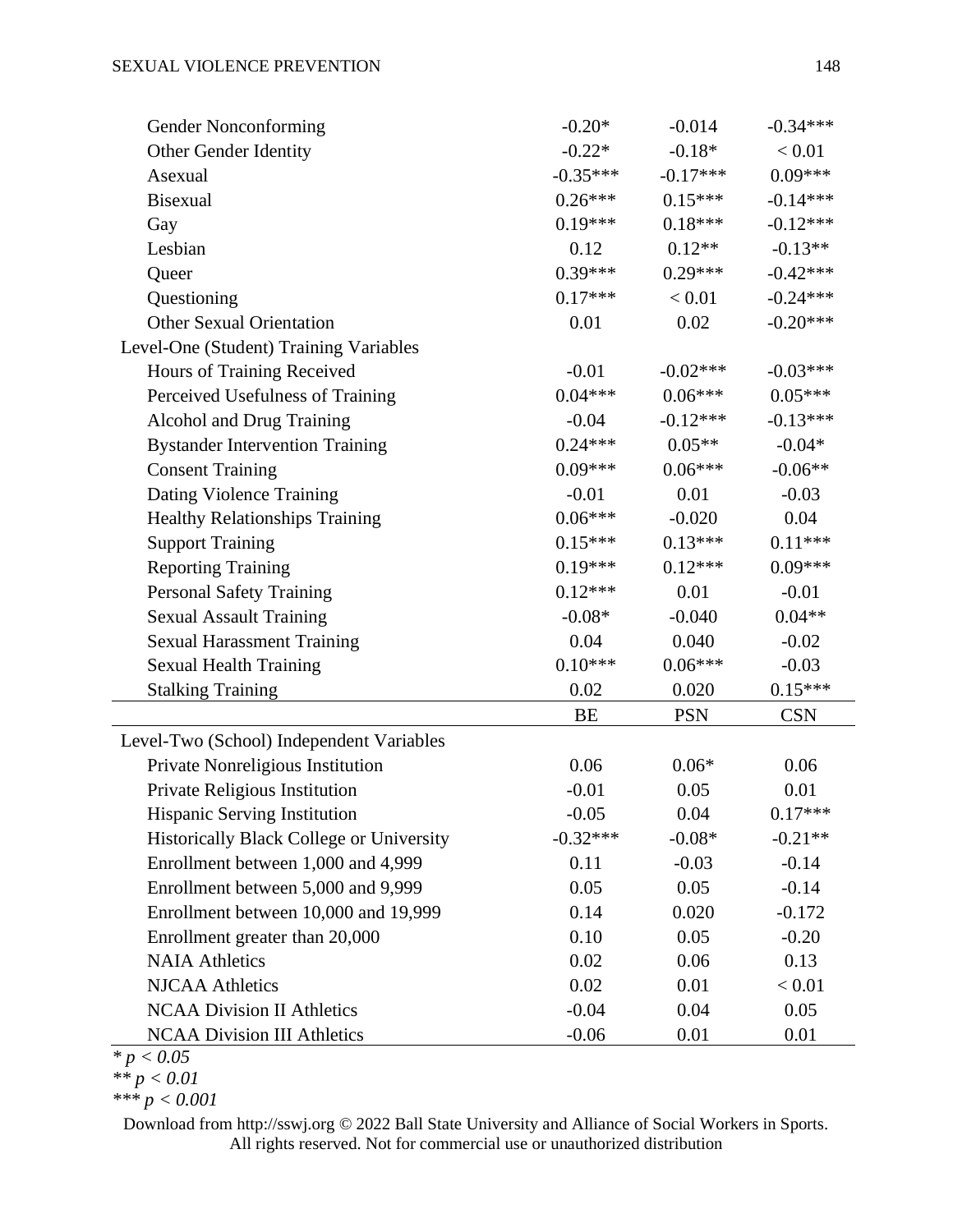Controlling for the SV education variables did not meaningfully affect the significance of magnitude of most variables in the model. Notably, however, upon the addition of these variables, college athlete status became significantly and positively related to *bystander efficacy*  $(\beta = -0.01, p = < 0.001)$ , and intramural/club status became significantly and negatively related to *personal social norms* ( $\beta$  = -0.07, *p* = 0.004).

Among the SV education variables, hours of training were negatively and significantly related to *personal social norms* (β = -0.02, *p* < 0.001) and *campus social norms* (β = -0.03, *p* < 0.001), but not significantly related to *bystander efficacy*. Usefulness of training was positively and significantly related to all outcomes. The individual training variables also yielded some notable results. Not surprisingly, bystander intervention training was significantly and positively related to *bystander efficacy* (β = 0.24,  $p$  < 0.001), with the largest effect of any individual training on any of the outcomes. Trainings that had positive and significant effects across all outcomes included programs on helping victims and reporting. Some trainings had differing effects on the different outcomes. For instance, consent training was significantly and positively related to *personal social norms* (β = 0.08, *p* < 0.001) and *bystander efficacy* (β = 0.09, *p* < 0.001), but negatively related to perceptions of *campus social norms* ( $\beta$  = -0.04, *p* < 0.001). It is possible such trainings make some students more confident in their personal norms and efficacy, but can also cause them to have fewer positive views of the behaviors they observe from peers on campus.

#### **Discussion**

The current study examined differences in campus social norms, personal social norms, and bystander efficacy across athlete and non-athlete populations and tested student-level and school-level variables as predictors of these SV protective factors.

# **Differences Across Athlete and Non-Athlete Populations**

The findings demonstrated significant differences in personal social norms, campus social norms, and bystander efficacy across athlete (intercollegiate; recreational) and non-athlete student populations. Overall, this aligns with previous studies that have demonstrated differences between athlete and non-athlete populations (e.g., McGinley et al., 2016; Murnen & Kohlman, 2007; Young et al., 2017) and athletic contexts (e.g., Forbes et al., 2006; Gage, 2008) in relation to SV attitudes and behaviors. However, whereas the variance explained by athlete grouping was statistically significant, the effect size for all outcomes was very small, suggesting athletic context may not be as much of a risk factor as previously proposed (Martin, 2016) or differences in sport participation may merit investigation (e.g., team vs. individual sports).

 From a socio-ecological perspective (CDC, 2020), engagement in an athletic group should influence a student's SV protective factors. Intercollegiate athletes may have reported higher campus social norms due to departmental initiatives fostering community engagement (e.g., athletes organizing charity events) that promote a positive view of one's campus community (Huml et al., 2017).Comparatively, intercollegiate and recreational athletes reported lower personal social norms, which may be explained by the construct of athletic identity. Brewer et al. (1993) defined athletic identity as the extent to which an individual sees themself as an athlete and associates with the athlete role. For recreational athletes, their continued participation in competitive sports allows them to retain some degree of their athletic identity (Lamont-Mills & Christensen, 2006). Like student-athletes, this may be a dominant identity that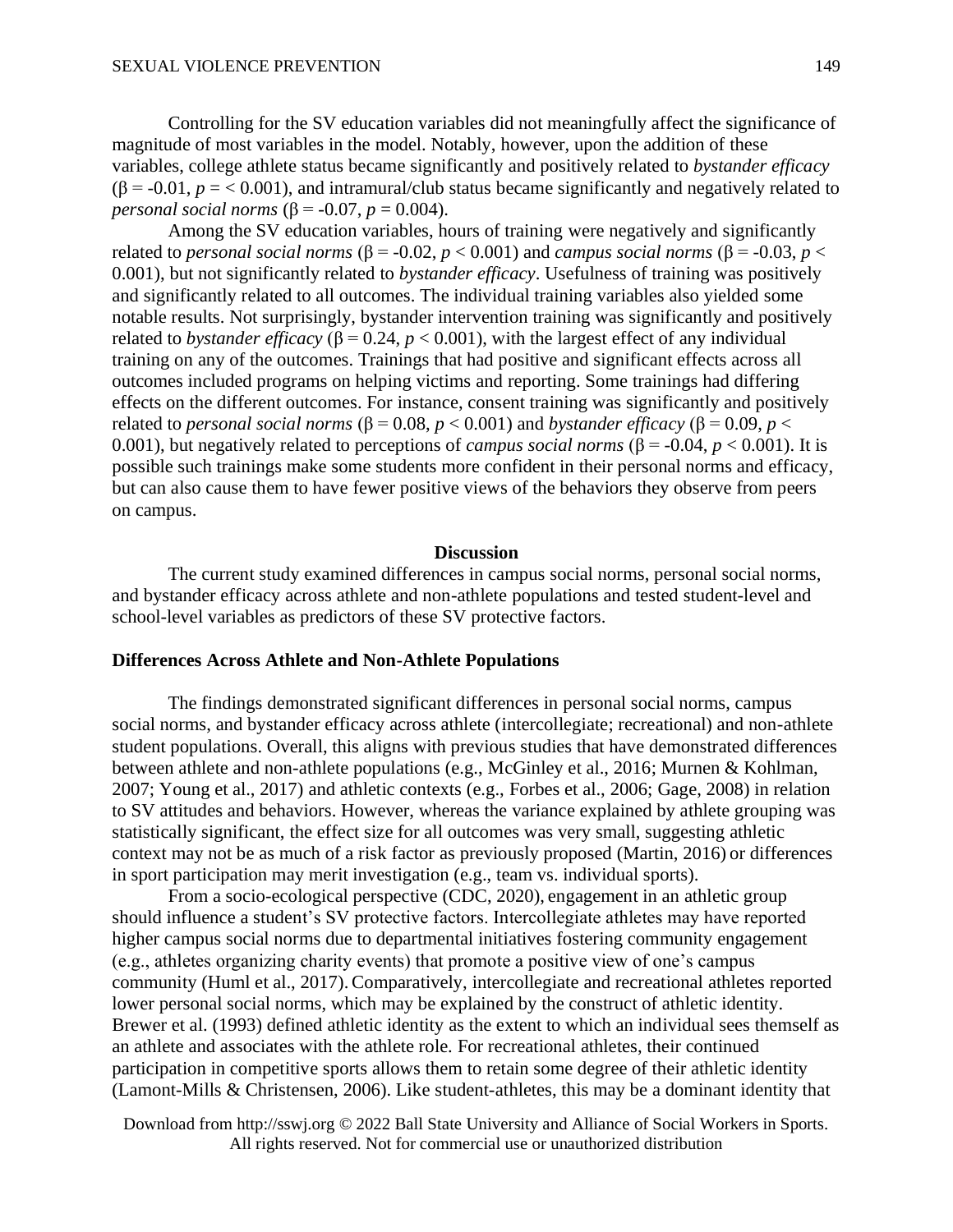insulates other social identities, such as the role of SV bystander (Beamon, 2010). Athletes are also at risk for "pluralistic ignorance," which is "a psychological phenomenon in which the majority of group members hold private attitudes that differ from perceived group norms" (Levene et al., 2014, p. 527). Pluralistic ignorance may be reflected in the findings as athletes' personal social norms (private attitudes) were considerably higher than their perceived campus (group) norms.

When comparing athlete populations, recreational athletes reported the highest bystander efficacy. Collegiate recreation presents a unique environment, as students often straddle athlete and non-athlete roles in their recreational sport involvement (Helms, 2010). Though their athlete identity likely remains salient to an extent, transitioning out of varsity athletics (e.g., high school) may decrease their exposure to toxic cultures prevalent within hegemonic, hypermasculine environments (Martin, 2016; Murnen & Kohlman, 2007). Furthermore, engagement in collegiate recreation facilitates opportunities for leadership development (e.g., sport club officer; Dugan et al., 2015). Literature has identified student leaders as informal helpers on college campuses, possessing important skills in working with peers that can aid in SV prevention efforts (Banyard et al., 2009).

# **Student-Level Predictors of Sexual Violence Protective Factors**

Athlete status was a significant but small predictor of each SV outcome. Intercollegiate athletic membership predicted lower personal social norms and bystander efficacy but higher campus social norms. Thus, while intercollegiate athletes may have a positive view of other students on campus, they are less likely to report protective factors enhancing SV prevention. This is an important contribution as previous scholarship has almost exclusively focused on SV risk factors (Teten Tharp et al., 2013). Overall, this finding supports scholars' efforts to develop SV interventions targeting intercollegiate athletes (McCray et al., 2018a).

Comparatively, recreational sport membership was associated with decreased personal and campus social norms, and higher bystander efficacy. This finding suggests recreational sport athletes are similar to intercollegiate athletes in terms of SV attitudes, which aligns with Young et al. (2017). However, recreational sport athletes demonstrate greater confidence to intervene when observing SV, which may reflect the priorities of their campus unit. Collegiate recreation departments are housed within the division of student affairs, where student development and diversity and inclusion are of primary concern (Lower-Hoppe et al., 2019). Within this environment, students may experience greater confidence to intervene on behalf of a peer.

Athlete status had little impact on a student's perceived social norms and bystander efficacy. While many scholars point to the rape prone culture, hegemonic views, and sexual aggression/coercion within athletics (Cheever & Eisenberg, 2020; Martin, 2016; McCray, 2019; Young et al., 2017), a few previous studies have found athletes and non-athletes are more similar than dissimilar in relation to SV attitudes, behaviors, and victimization (Navarro & Tewksbury, 2019; Smith & Stewart, 2003). Humphrey and Kahn (2000) argued mere athletic membership is not as important as the specific norms of existing team members that influence team culture and behaviors. It is possible some athletic teams foster prosocial norms and bystander efficacy while other athletic teams do not (Gidycz et al., 2007). SV interventions may be more effective by targeting the team-level of the athletic community. Overall, the notion that college sport is an atrisk community appears to be an oversimplification (Smith & Stewart, 2003).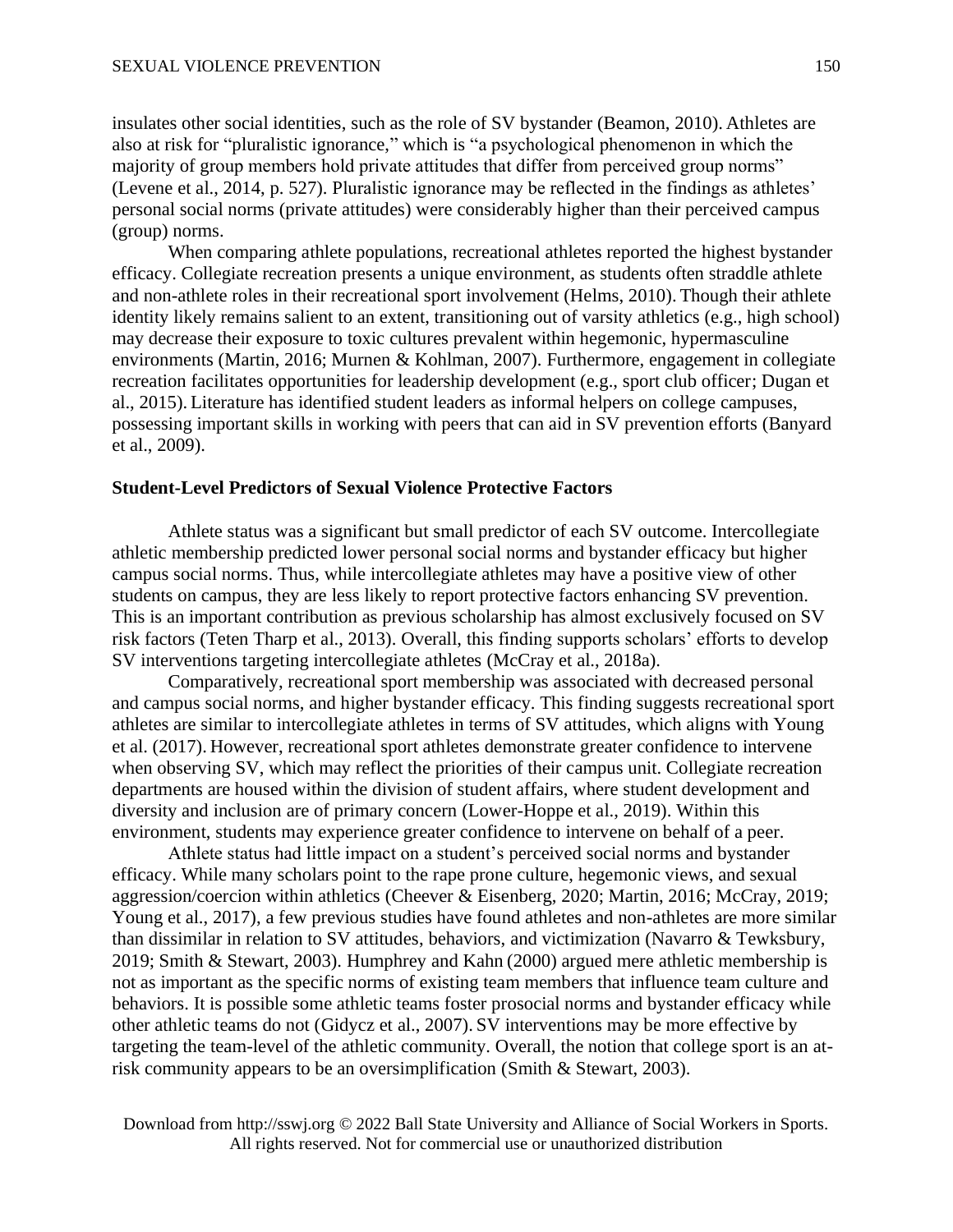Personal demographics were significant predictors of campus social norms, personal social norms, and bystander efficacy. Previous research indicates demographics play a large role in bystander intervention and perceived social norms (Diamond-Welch et al., 2016; Hoxmeier et al., 2020). Social identity theory proposes individuals categorize themselves as belonging to various social groups, which can lead to the adoption of attitudes and behaviors of that in-group (Tajfel, 1979).Berkowitz (2013) claimed an individual's likeliness to engage in SV prevention is influenced by the degree individuals feel their beliefs and attitudes are supported. Accordingly, one's social group can impact their individual SV attitudes and behaviors.

 Gender and sexual orientation demographic variables had the greatest effect on all outcomes and are considered salient identities in the context of SV prevention education (de Heer & Jones, 2017; Rogers & Rogers, 2020). Prior studies on gender and sexual minorities demonstrated certain populations of queer students, gay men, bisexual women, and especially transgender people are at an increased risk of SV on college campuses (Cantor et al., 2020; Johnson et al., 2016) and, therefore, may be more sensitive to social norms regarding SV. Racial/ethnic identity had moderate effects on SV protective factors. Prior studies have found Black students and those with intersecting or multiple identities experience higher rates of SV (Coulter et al., 2017).

A student's year in school has been linked to a prevalence of SV (Rogers & Rogers, 2020) such that first-year students are at a higher rate for victimization (Adams-Curtis & Forbes, 2004). While academic year was found to be a significant predictor of campus social norms, it was not significant of bystander efficacy. Thus, while greater time in school may influence one's views of the campus community, it may not directly contribute to one's confidence to intervene if observing SV.

SV education was a significant predictor for campus social norms, personal social norms, and bystander efficacy. More specifically, the breadth of training completed (i.e., different content areas) positively predicted all outcomes. When analyzing the specific training variables, bystander intervention training had the highest effect on bystander efficacy, which is a common finding in the literature (Banyard et al., 2005; Moynihan et al., 2011). Additionally, training on how to support someone who has experienced SV and how to report SV had a significantly positive relationship with all outcomes. On the contrary, alcohol/drug training had a negative relationship with all outcomes, which could indicate a lack of connection between SV and the presented topics (Leone et al., 2018). This demonstrates the importance of including relevant topics within SV prevention programs.

Perceived usefulness of training also positively predicted SV protective factors. Education theorists suggest more meaningful learning experiences are less likely to be rejected (Weinberg & Reidford, 1972). Learning experiences that are personally meaningful, relevant to the learner's self-concept, and situated in the learner's environment (e.g., social, cultural) can result in greater learning and overall development (Chen & Schmidtke, 2017). While level of training and usefulness of training positively predicted the SV protective factors, hours of training was a negative predictor. This conflicts with a majority of scholarship finding longer programs more effective (DeGue et al., 2014; Nation et al., 2003). However, Jouriles et al. (2018) conducted a meta-analysis of bystander programs and found that while the longest programs (i.e., 6 hours) produced the largest effects on participant attitudes and behaviors, 20 minute bystander programs had positive effects comparable in magnitude to 90-minute programs. Collectively, these findings support quality over quantity in relation to SV education programs that may have limited resources or access to target populations.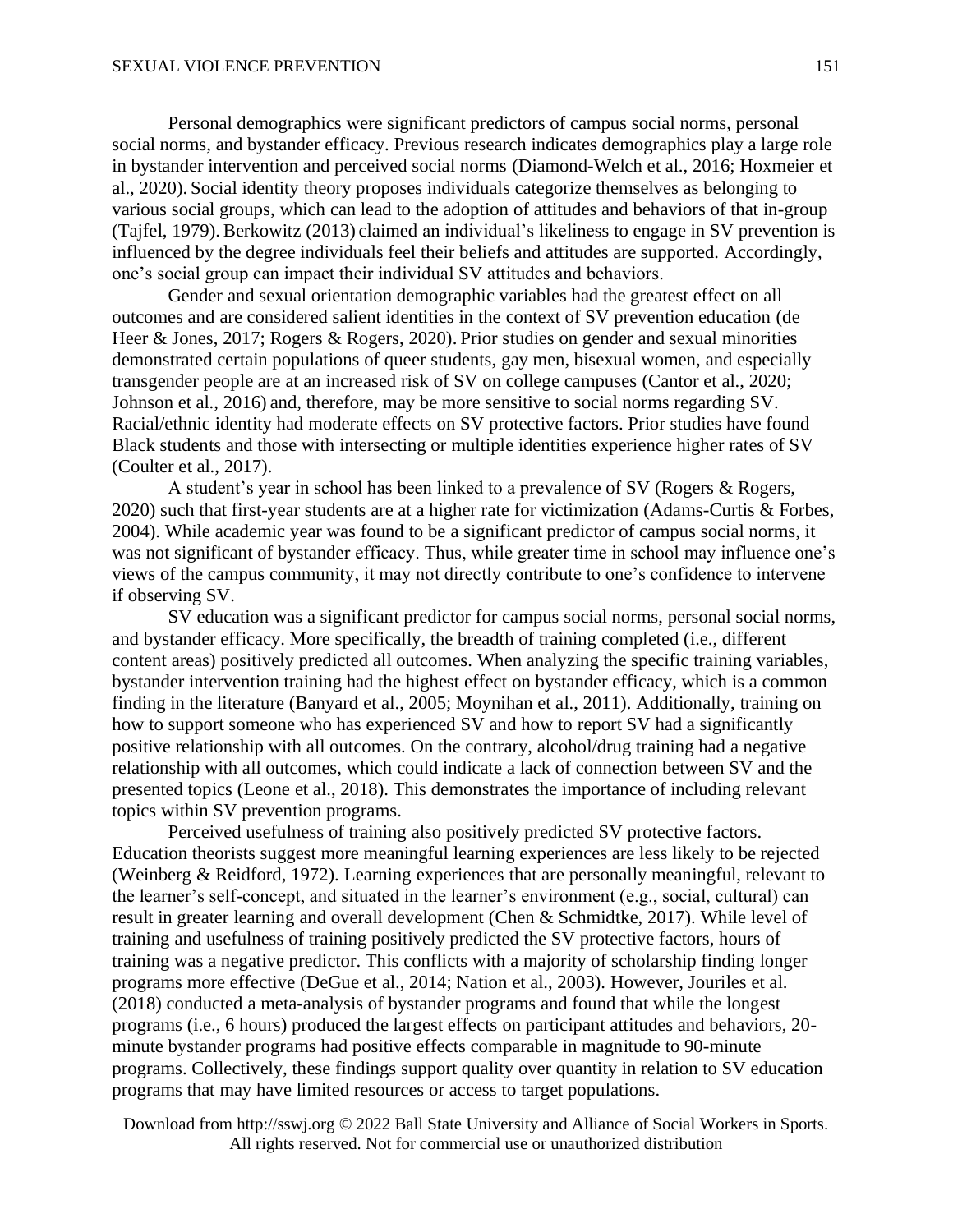# **School-Level Predictors of Sexual Violence Protective Factors**

Based upon the socio-ecological model (CDC, 2020), a student's school environment should influence their awareness and attitudes towards bystander intervention and social norms related to SV. When considering the classification of institution, institutional affiliation (i.e., public, private religious, or private nonreligious) was largely non-significant. The literature presents mixed findings as some studies have suggested the "moral community" of religious institutions help prevent SV (e.g., Vanderwoerd & Cheng, 2017), while other studies have implied the lack of sexual education at religious institutions increases the risk for SV (e.g., Davidson et al., 2017). In light of the non-significant findings, perhaps the provision of SV education is a greater predictor of SV protective factors than the public versus private nonreligious environment.

The present study found a statistically significant negative relationship between HBCU classification and predicting bystander efficacy, personal social norms, and campus social norms. Thus, individuals at these institutions have lower perceptions of their own personal social norms and bystander efficacy, as well as the campus social norms they observe. While, previous studies have found lower rates of SV at HBCUs compared to non-HBCUs (e.g., Krebs et al., 2010), scholarship has also pointed to HBCUs having less bystander intervention education within their prevention programs (Kafonek & Richards, 2017). The literature also highlights conflicting messages students at HBCUs are exposed to, with the media portraying Black students as hypersexual while the religious affiliation of many HBCUs makes the topic of sexual behavior taboo (Johnson, 2017). These conflicting messages may undermine students' social norms related to SV and confidence intervening when observing SV.

The literature proposes larger university settings are more susceptible to SV due to the greater presence of *available* victims (Stotzer & MacCartney, 2016), elevated status of athletes, and likelihood students are more removed from controlling institutional forces (Murnen & Kohlman, 2007). However, the current study found no significant relationships between enrollment size and SV protective factors. Murnen and Kohlman (2007) unexpectedly found fraternity men at smaller colleges at greater risk for RMA than at larger colleges, pointing to the power of peers in defining the parameters of acceptable SV attitudes and behaviors and exerting pressure on group members. Therefore, school-based group membership (intercollegiate athletics; intramural or club sport) may have a greater influence on SV protective factors than broader institutional factors such as enrollment size (Gidycz et al., 2007).

When examining athletics beyond individual membership, institutional athletic affiliations were found not significant in the model. However, previous studies have found reports of SV to be higher on campuses with Division I athletic programs versus Division II, III, and institutions with no athletics (Wiersma-Mosley & Jozkowski, 2019). The non-significant findings within this study may be attributed to the differing levels of social power and prestige within intercollegiate and recreational programs but also across division levels. Overall, individual variables appear to have greater impact on SV protective factors than school variables.

# **Implications**

SV continues to be a salient problem within college communities (Krebs et al., 2007), with legislation (e.g., Clery Act) and the Office for Civil Rights calling upon universities to implement SV prevention education (Ali, 2011; Coker et al., 2011). In response to research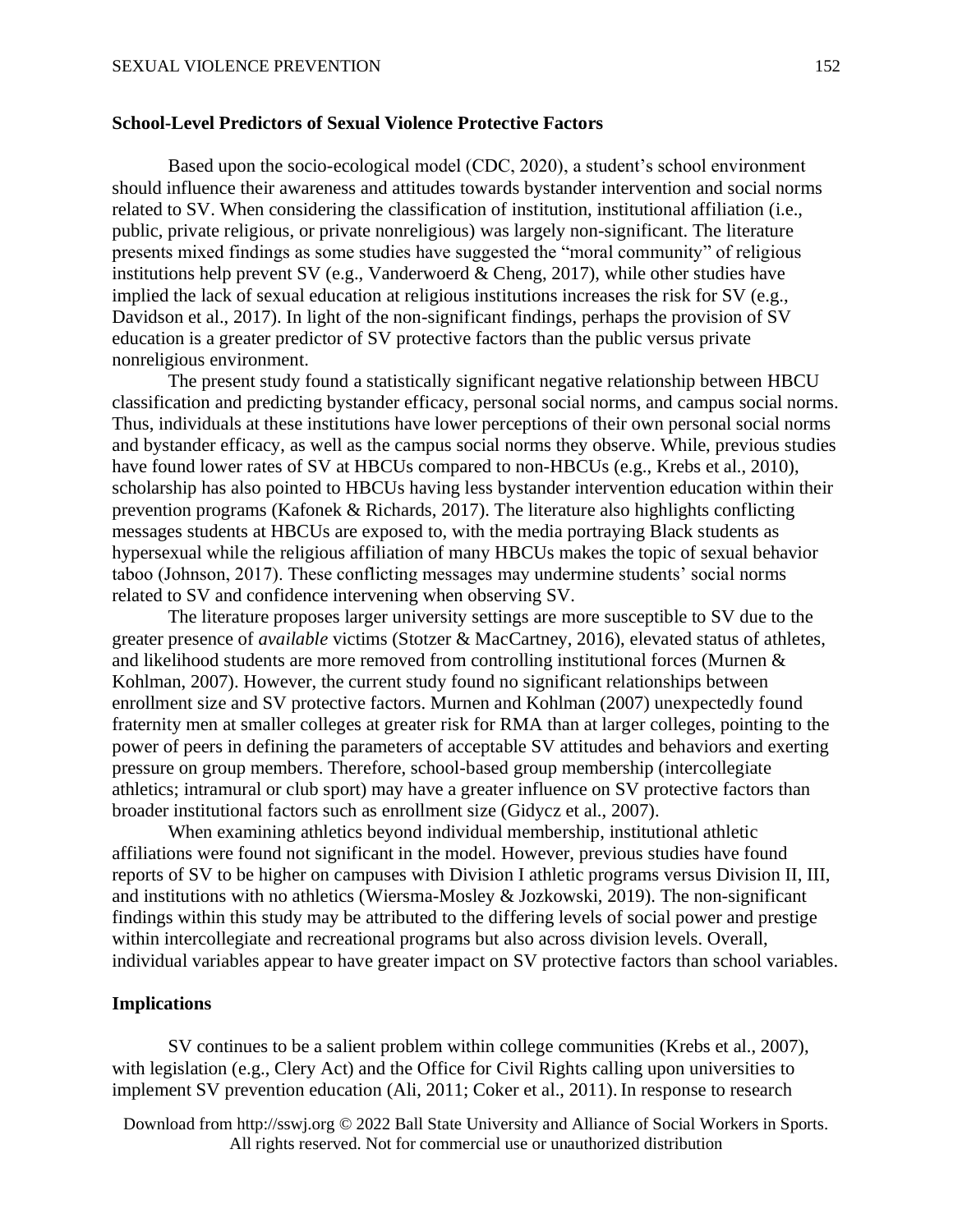suggesting college athletes are at greater risk for perpetration and victimization of SV, bystander intervention programs have begun targeting this at-risk population (e.g., McCray et al., 2018a; Moynihan & Banyard, 2008; Moynihan et al., 2010). Contrary to popular media and some scholarship, the current study suggests athletes may not be at greater risk for SV perpetration than non-athletes. These results do not diminish the value of interventions targeting college athletes, but rather illuminate program design considerations that may enhance program efficacy.

For example, EVERFI's digital SV prevention education course (*Sexual Assault Prevention for Undergraduates*TM) that served as a platform to access participants for this study is only one of several different courses in their Sexual Assault Prevention suite. EVEFRI also offer courses designed specifically for college athletic staff and intercollegiate athletes. The results from this study that shine light on the differences and similarities of students based on athlete status can help EVERFI further develop and refine the sexual assault prevention courses targeting specific groups (B. Burkhard, personal communication, December 8, 2021). As intercollegiate athletes reported lowest personal social norms and bystander efficacy, EVERFI could evaluate their curriculum to ensure athletic staff and student participants learn what consent and SV is, receive opportunities to critically reflect upon their attitudes and behaviors related to consent and SV, learn strategies to intervene if observing a situation that is or could lead to SV, and receive opportunities to translate their learning into practice to increase their bystander efficacy.

Scholarship suggests the potential rape-prone culture of college athletics may be more prevalent at the team-level than program- or division-level (Gidycz et al., 2007; Humphrey & Kahn, 2000). As such, SV intervention programs should target the most at-risk athletic teams (e.g., teams with incidents of SV, aggressive sports; Forbes et al., 2006) and/or be implemented across the department. The authors of the current study recommend SV intervention programming be required department-wide, yet delivered at the team-level. Within college athletics, NCAA policy now requires all intercollegiate athletes complete SV prevention education (NCAA, 2020). Athletic administrators may consider evidence-based SV education programs (e.g., EVERFI's SV prevention education course), as well as the NCAA's toolkit for SV prevention (NCAA Sport Science Institute, 2019), as available resources. In addition, educators and administrators may rely upon the Resource Guide offered by Raliance, a nonprofit organization dedicated to ending sexual violence in one generation, particularly through the use of sport as a protective factor. Lastly, as EVERFI intends to disseminate the findings of this study (and other research on their SV prevention education courses) to campus practitioners through webinars, podcasts, monthly publications, and their annual research conference (H. Rider-Milkovich, personal communication, December 8, 2021), athletic administrators can look to this organization as a source of information.

According to the CDC, effective SV prevention programs must address individual, relationship, community, and societal factors influencing SV knowledge, attitudes, and behaviors (Basile et al., 2016). As intercollegiate athletes function in tightly knit, social communities (McMahon, 2004), bystander intervention programs should be delivered at the team-level to effectively address SV culture and behaviors within athletic teams (McCray et al., 2018a). Moreover, scholars have called for a more nuanced education on SV, "as one size does not fit all" (McCray et al., 2018b, p. 45). Particular attention should be paid to individual demographics of program participants, which were found more influential in predicting SV protective factors than athletic status or school-level variables.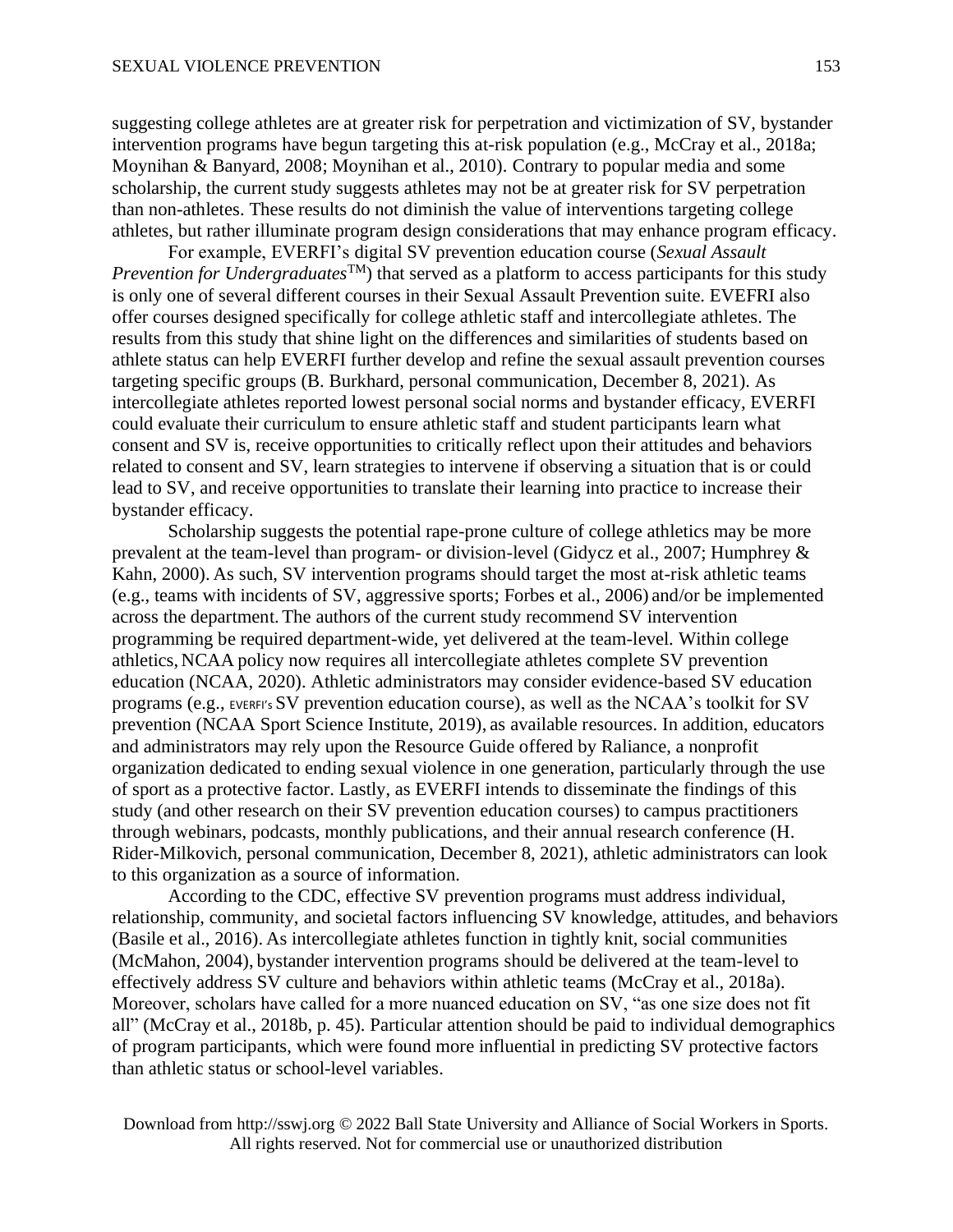The present study found gender and sexual orientation to be the strongest predictors of SV protective factors amongst other demographics, and should be considered throughout program design. Women and queer students are more likely to be assaulted; therefore, they have a greater inclination to be receptive to gender-segregated program design (de Heer & Jones, 2017; Rogers & Rogers, 2020). Prior research has indicated gender-segregated training appears more effective (Anderson & Whiston, 2005; Berkowitz, 2002; Jackson & Davis, 2000), as men can become more defensive on topics of SV in the presence of women (Brecklin & Forde, 2001; Rozee & Koss, 2001). Additionally, same-gender educators could ensure receptive audiences (McCray et al., 2018a). Placing individuals with others who share similar social identities could create more engagement with the educational programming as individuals would be surrounded by people with congruent attitudes and beliefs (Berkowitz, 2013). Furthermore, program design could portray both genders as bystanders - rather than men as perpetrators and women as (potential) victims - to minimize defensive responses and promote a greater sense of openness to program content (Moynihan & Banyard, 2008, 2011).

Given the low amount of training reported in the current study, there is a clear need for SV prevention education on college campuses, particularly in the fall semester deemed the "red zone" for victimization (Kimble et al., 2008). SV education should be presented in a manner personally meaningful to participants' social identity and self-concept (Chen & Schmidtke, 2017), and emphasize content areas that are relevant to SV prevention. A comprehensive approach to SV programming should include training across all levels of the socio-ecological model to address the complex array of individual, relationship, community, and societal factors contributing to students' SV knowledge, attitudes, and behaviors (Basile et al., 2016).

As institutional characteristics were found less predictive of SV protective factors than student-level factors, the study findings somewhat combat scholarship that has identified large, NCAA DI, public institutions as high-risk settings for SV (Stotzer & MacCartney, 2016; Vanderwoerd & Cheng, 2017; Wiersma-Mosley & Jozkowski, 2019). Moreover, the authors assert the importance of SV prevention education for all types and sizes of institutions. Such education should account for participants' school-based group membership, personal demographics, and educational topics that are personally meaningful.

#### **Limitations and Future Research**

While the current study extends SV prevention literature, the findings should be interpreted with the limitations in mind. In light of the social cohesion of athletic teams, participants reporting athletic membership may be influenced by their team's social norms more than campus norms. Future research should seek a broader cross-section of athlete and nonathlete populations across academic years and consider measuring social norms at the grouplevel rather than campus level. Additionally, as noted above, the study focused primarily on athlete registration status, a dichotomous indicator of whether a student was on a varsity or intramural/club team. Future research can expand in this area by including more robust and psychometrically tested measures of athlete identity such as the Athletic Identity Measurement Scale (AIMS; Brewer et al., 1993). It is also highly possible that other factors at the individual, relationship, community, and societal levels are influencing these SV protective factors. Future research may consider the influence of media, peers and teammates, and one's family and background as contributing to SV knowledge, attitudes, and behaviors (McCray et al., 2018b). Evaluating different subgroups of athletes (e.g., contact vs. non-contact sports) may also identify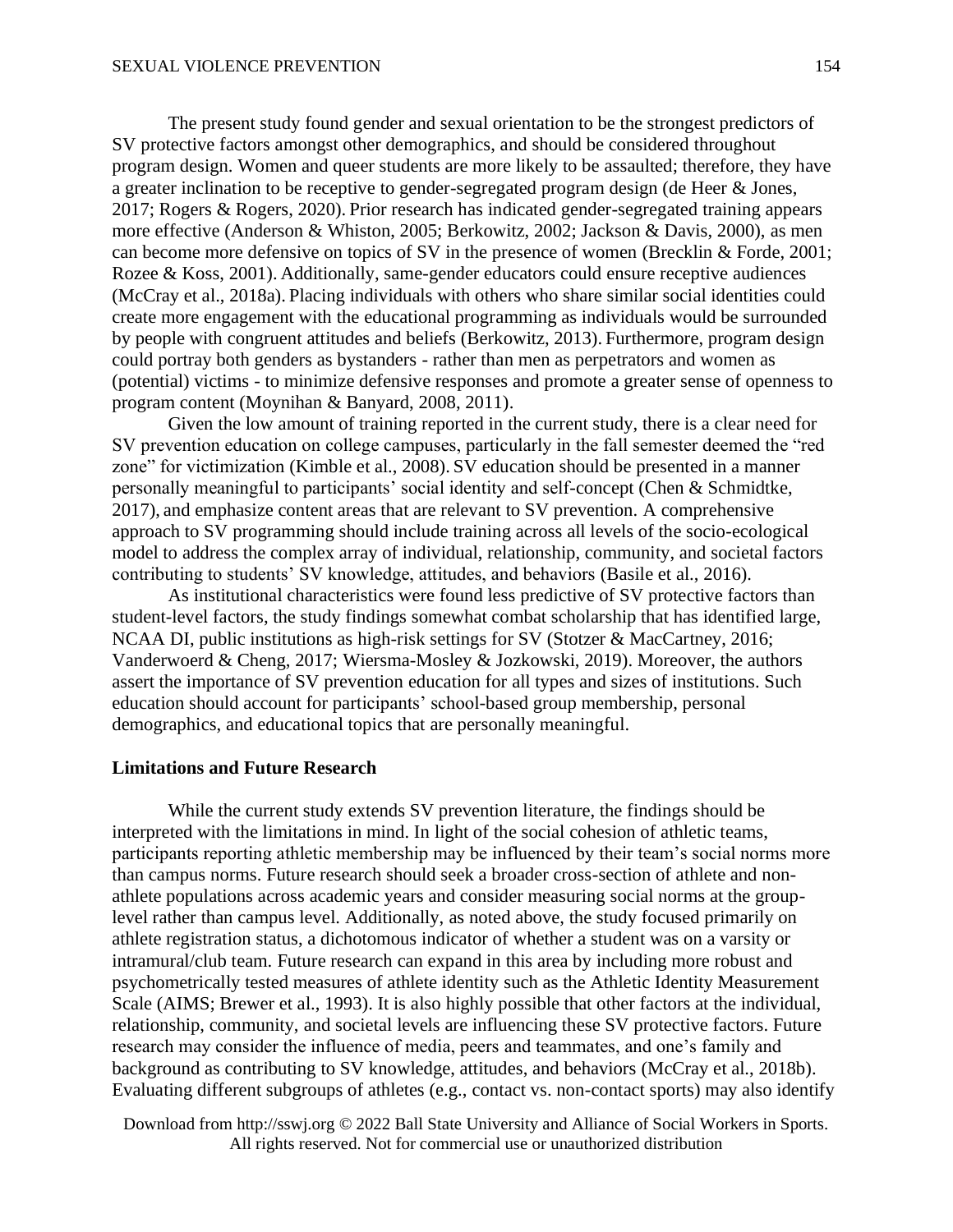at-risk populations and increase understanding of ways SV prevention programming works for different types of athletes. Measuring athletic identity using the AIMS scale is an important variable to include in future studies that evaluate athlete subgroups. This study focused on membership to athletic groups or teams, but it did not capture the strength of athlete identity for individual team members. Athletic identity would add depth to such studies since expectations and competitiveness vary considerably across different intramural and sport club teams.

Another limitation is in construct measurement. While anonymous or confidential questionnaires can result in valid and reliable self-report population-level data (Zapp et al., 2018), future research may consider incorporating objective measures. Additionally, though PCA and CFA metrics indicated the measures were sound, Rasch analysis suggested limitations in measuring individuals at extreme abilities on the construct. Lastly, intersecting marginalized social identities can be lost in survey construction that compares different groups (Koss et al., 2011). Future research may consider a qualitative or mixed-methods research design to deepen our understanding of how demographics influence SV protective factors. Tests of measurement invariance can also provide evidence that measures function equally well across groups and time.

#### **Conclusion**

Participation on college athletic teams is often linked to higher rates of SV, making athletic teams the focus of much research on SV prevention. By exploring comparisons between athletes (i.e., intercollegiate and recreational) and non-athletes, this study found differences in SV protective factors among all three groups. Our findings demonstrated gender and sexual orientation are more predictive of personal social norms, campus social norms, and bystander efficacy when compared to athlete status. Despite small effect sizes, DeGue et al. (2014) noted that when interventions have the potential of reaching a large audience, it may be necessary to look beyond statistical significance and consider clinical significance because "even a small effect on perpetration behavior may have a large impact" (p. 359). As such, findings from this study can guide the design and delivery of SV prevention education on college campuses.

#### **References**

- Adams-Curtis, L. E., & Forbes, G. B. (2004). College women's experiences of sexual coercion: A review of cultural, perpetrator, victim, and situational variables. *Trauma, Violence, & Abuse*, *5*(2), 91-122.
- Ahrens, C. E., Rich, M. D., & Ullman, J. B. (2011). Rehearsing for real life: The impact of the InterACT Sexual Assault Prevention program on self-reported likelihood of engaging in bystander interventions. *Violence Against Women, 17*(6), 760-776.
- Ali, R. (2011, April 4). *Dear Colleague letter* [Memorandum]. U.S. Department of Education, Office of Civil Rights. https://obamawhitehouse.archives.gov/sites/default/files/ dear\_colleague\_sexual\_violence.pdf.
- Allan, E. J., & Madden, M. (2012). The nature and extent of college student hazing. *International Journal of Adolescent Medicine & Health, 24*(1), 83-90.
- Anderson, L. A., & Whiston, S. C. (2005). Sexual assault education programs: A meta-analytic examination of their effectiveness. *Psychology of Women Quarterly, 29*(4), 374-388.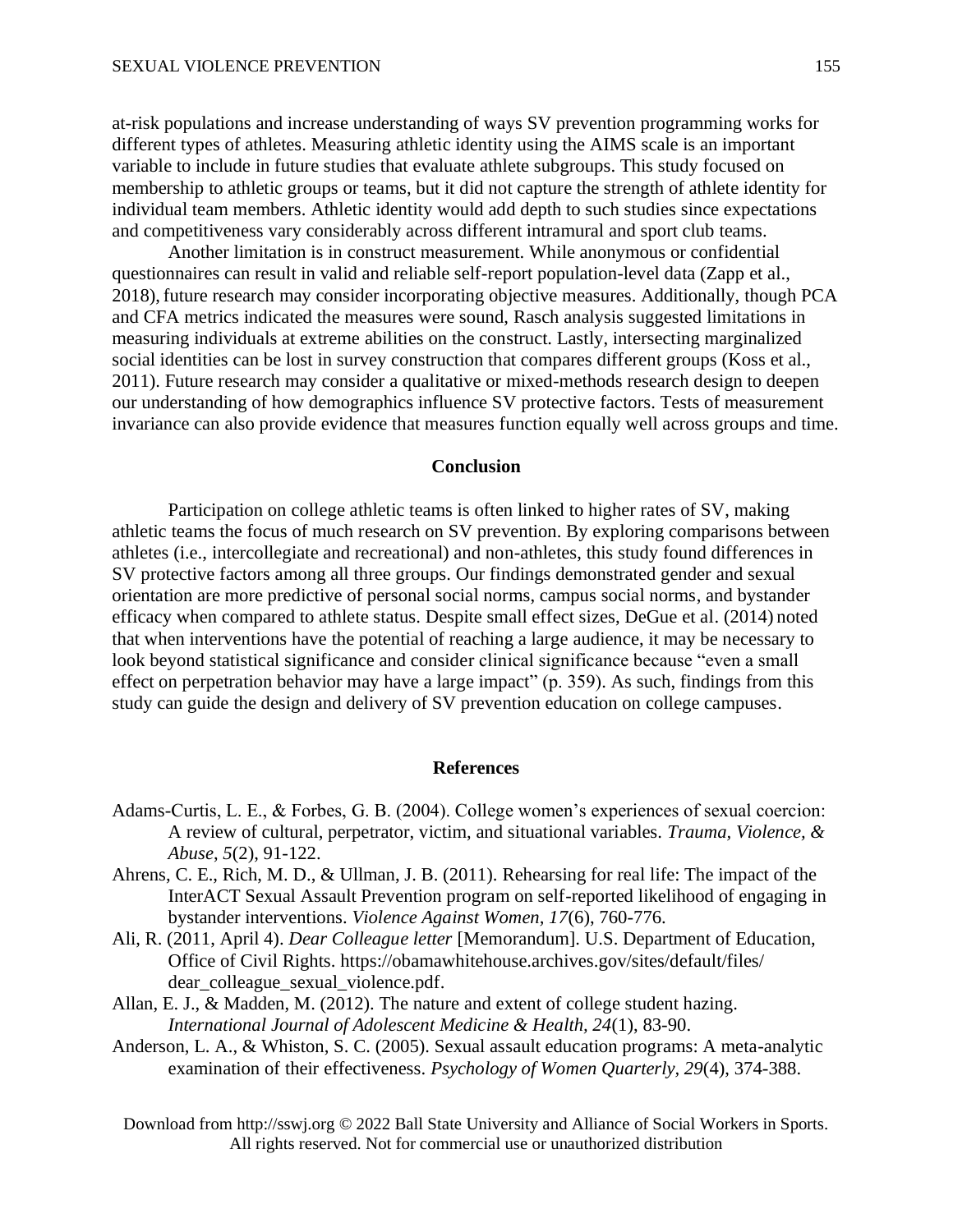- Banyard, V. L., Moynihan, M. M., & Crossman, M. T. (2009). Reducing sexual violence on campus: The role of student leaders as empowered bystanders. *Journal of College Student Development, 50*(4), 446-457.
- Banyard, V. L., Plante, E. G., & Moynihan, M. M. (2005). *Rape prevention through bystander education: Bringing a broader community perspective to sexual violence education* (NCJRS Document No. 208701). U.S. Department of Justice. www.ncjrs.org0pdffiles10nij0grants0208701.pdf.
- Basile, K. C., DeGue, S., Jones, K., Freire, K., Dills, J., Smith, S. G., & Raiford, J. L. (2016). *Stop SV: A technical package to prevent sexual violence.* National Center for Injury Prevention and Control, Centers for Disease Control and Prevention. https:// www.cdc.gov/violenceprevention/pdf/sv-prevention-technical-package.pdf.
- Basile, K. C., Rostad, W. L., Leemis, R. W., Espelage, D. L., & Davis, J. P. (2018). Protective factors for sexual violence: Understanding how trajectories relate to perpetration in high school. *Prevention Science, 19*, 1123-1132.
- Basile, K. C., Smith, S. G., Breiding, M. J., Black, M. C., Mahendra, R. R. (2014). *Sexual violence surveillance: Uniform definitions and recommended data elements* [Version 2.0]. National Center for Injury Prevention and Control, Centers for Disease Control and Prevention. https://www.cdc.gov/violenceprevention/pdf/sv\_surveillance\_definitionsl-2009-a.pdf.
- Basile, K. C., & Smith, S. G. (2011). Sexual violence victimization of women: Prevalence, characteristics, and the role of public health and prevention. *American Journal of Lifestyle Medicine, 5*(5), 407-417.
- Beamon, K. K. (2010). Are sports overemphasized in the socialization process of African American males? A qualitative analysis of former collegiate athlete's perception of sport socialization. *Journal of Black Studies, 41*(2), 281-300.
- Berkowitz, A. D. (2002). Fostering men's responsibility for preventing sexual assault. In P. A. Schewe (Ed.). *Preventing violence in relationships: Interventions across the lifespan* (pp. 163– 196). American Psychological Association.
- Berkowitz, A. D. (2013). *A grassroots guide to fostering healthy norms to reduce violence in our communities: A social norms toolkit*. New Jersey Coalition Against Sexual Assault. http://www.alanberkowitz.com/articles/Social\_Norms\_Violence\_Prevention\_Toolkit.pdf.
- Bond, T. G., & Fox, C. M. (2015). *Applying the Rasch model: Fundamental measurement in the human sciences* (3rd ed.). Routledge.
- Boone, W. J., Staver, J. R., & Yale, M. S. (2014). *Rasch analysis in the human sciences*. Springer.
- Borowsky, I. W., Hogan, M., & Ireland, M. (1997). Adolescent sexual aggression: Risk and protective factors. *Pediatrics*, *100*(6), 1-8.
- Brecklin, L. R., & Forde, D. R. (2001). A meta-analysis of rape education programs. *Violence and Victims*, *16*(3), 303-321.
- Brewer, B. W., Van Raalte, J. L., & Linder, D. E. (1993). Athletic identity: Hercules' muscles or Achilles's heel? *International Journal of Sport Psychology, 24*(2), 237-254.
- Bronfenbrenner, U. (1979). *The ecology of human development*. Harvard University Press.
- Bronfenbrenner, U. (1994). Ecological models of human development. *Readings on the Development of Children, 2*(1), 37-43.
- Brown, T. A. (2015) *Confirmatory factor analysis for applied research* (2nd ed.). Guilford.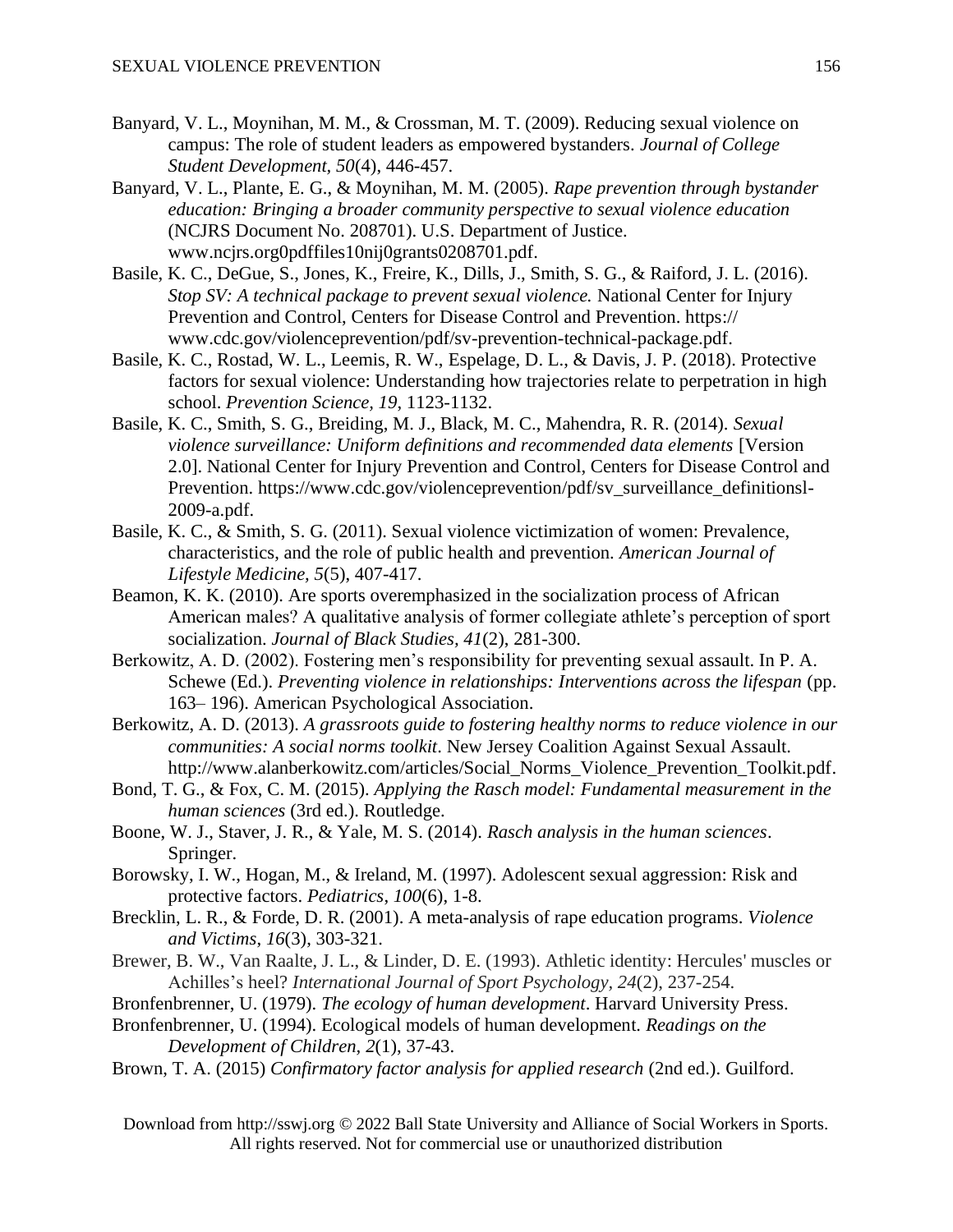- Burkhard, B., Zapp, D., & Rider-Milkovich, H. (2019). *Linking protective factors and high school sex education to victimization and perpetration rates of unwanted sexual contact among college students* [Conference presentation]. National Academies: 2019 Action Collaborative on Preventing Sexual Harassment in Higher Education, Seattle, WA, United States.
- Cantor, D., Fisher, B., Chibnall, S., Harps, S., Townsend, R., Thomas, G., Lee, H., Kranz, V., Herbison, R., & Madden, K. (2020). *Report on the AAU campus climate survey on sexual assault and misconduct*. The Association of American Universities. https://www.aau.edu/ sites/default/files/AAU-Files/Key-Issues/Campus-Safety/Revised%20Aggregate%20 report%20%20and%20appendices%201-7\_(01-16-2020\_FINAL).pdf.
- Carey, K. B., Norris, A. L., Durney, S. E., Shepardson, R. L., & Carey, M. P. (2018). Mental health consequences of sexual assault among first-year college women. *Journal of American College Health, 66*(6), 480-486.
- Casey, E. A., & Lindhorst, T. P. (2009). Toward a multi-level, ecological approach to the primary prevention of sexual assault: Prevention in peer and community contexts. *Trauma, Violence, & Abuse*, *10*(2), 91-114.
- Center for Disease Control and Prevention [CDC]. (2020). *The socio-ecological model: A framework for prevention.* https://www.cdc.gov/violenceprevention/publichealthissue/ social-ecologicalmodel.html.
- Cheever, J., & Eisenberg, M. E. (2020). Team sports and sexual violence: Examining perpetration by and victimization of adolescent males and females. *Journal of Interpersonal Violence*. PubMed.
- Chen, P., & Schmidtke, C. (2017). Humanistic elements in the educational practice at a United States sub-baccalaureate technical college. *International Journal for Research in Vocational Education and Training*, *4*(2), 117-145.
- Coker, A. L., Cook-Craig, P. G., Williams, C. M., Fisher, B. S., Clear, E. R., Garcia, L. S., & Hegge, L. M. (2011). Evaluation of Green Dot: An active bystander intervention to reduce sexual violence on college campuses. *Violence Against Women, 17*(6), 777-796.
- Coulter, R. W., Mair, C., Miller, E., Blosnich, J. R., Matthews, D. D., & McCauley, H. L. (2017). Prevalence of past-year sexual assault victimization among undergraduate students: Exploring differences by and intersections of gender identity, sexual identity, and race/ethnicity. *Prevention Science*, *18*(6), 726-736.
- Cranney, S. (2015). The relationship between sexual victimization and year in school in US colleges: Investigating the parameters of the "Red Zone". *Journal of Interpersonal Violence*, *30*(17), 3133-3145.
- Daigle, L. E., Johnson, L. M., Azimi, A. M., & Hancock, K. P. (2020). Does college matter? Exploring college-level factors related to victimization risk for US and Canadian college students. *International Journal of Offender Therapy and Comparative Criminology*. PubMed.
- Davidson, C. R., Turner-McGrievy, G. M., Hilfinger Messias, D. K., Friedman, D. B., & Robillard, A. G. (2017). Conversations about sexuality on a public university campus: Perspectives from campus ministry students and leaders. *Sex Education, 17*(1), 103-118.
- de Heer, B., & Jones, L. (2017). Measuring sexual violence on campus: Climate surveys and vulnerable groups. *Journal of School Violence*, *16*(2), 207-221.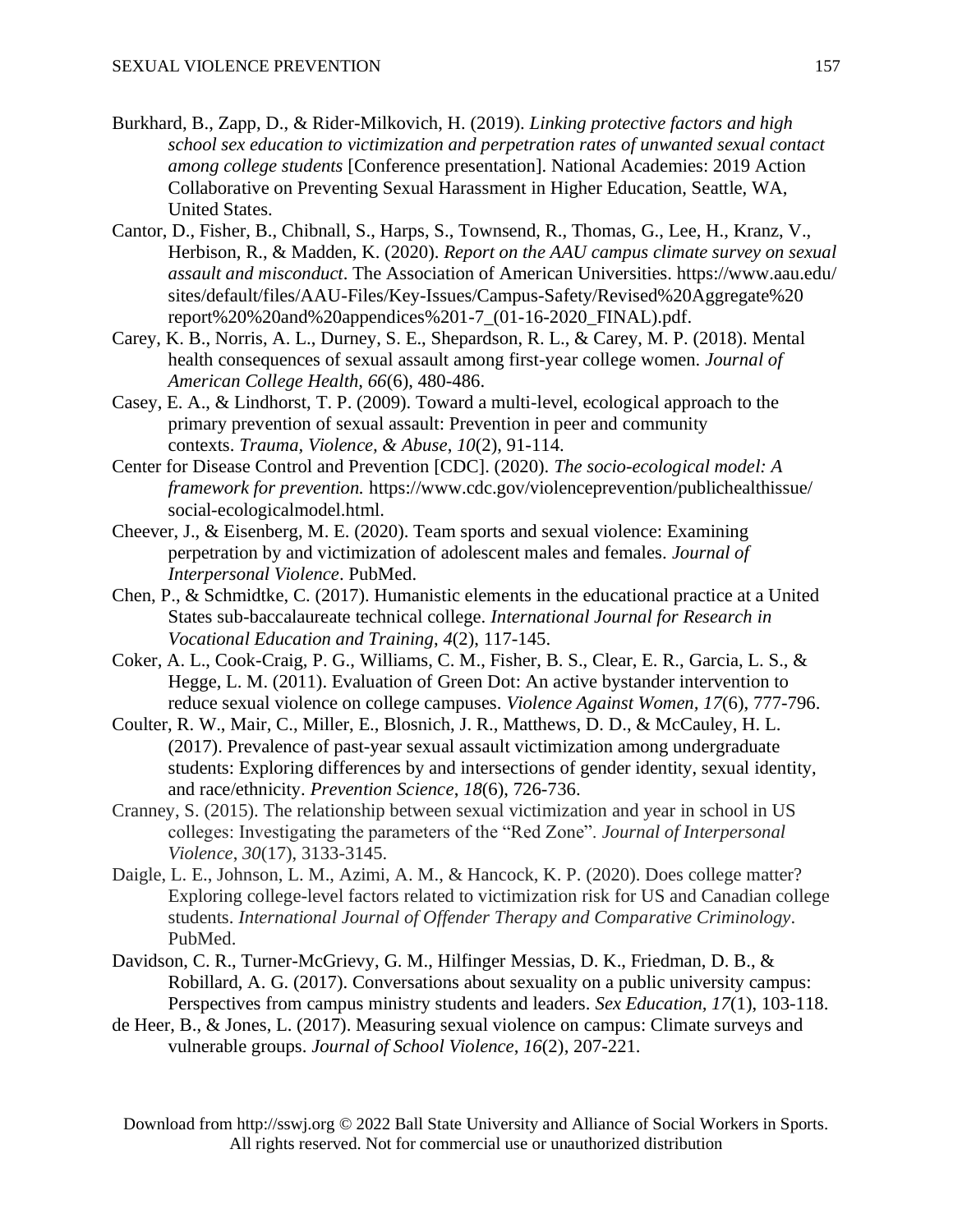- DeGue, S., Valle, L. A., Holt, M. K., Massetti, G. M., Matjasko, J. L., Teten Tharp, A. (2014). A systematic review of primary prevention strategies for sexual violence perpetration. *Aggression and Violent Behavior, 19*, 346-362.
- DeMaria, A. L., Sundstrom, B., Grzejdziak, M., Booth, K., Adams, H., Gabel, C., & Cabot, J. (2018). It's not my place: Formative evaluation research to design a bystander intervention campaign. *Journal of Interpersonal Violence, 33*(3), 468-490.
- DeVellis, R. F. (2017). *Scale development: Theory and applications* (4th ed.). Sage.
- Diamond-Welch, B. K., Hetzel-Riggin, M. D., & Hemingway, J. A. (2016). The willingness of college students to intervene in sexual assault situations: Attitude and behavior differences by gender, race, age, and community of origin. *Violence and Gender*, *3*(1), 49-54.
- Dinno, A. (2015). Nonparametric pairwise multiple comparisons in independent groups using Dunn's test. *The Stata Journal*, *15*(1), 292-300.
- Dugan, J. P., Turman, N. T., & Torrez, M. A. (2015). When recreation is more than just sport: Advancing the leadership development of students in intramural and club sports. *Recreational Sports Journal, 39*, 37-48.
- Eisenberg, M. E., Lust, K. A., Hannan, P. J., & Porta, C. (2016). Campus sexual resources and emotional health of college women who have experienced sexual assault. *Violence and Victims, 31*(2), 274-284.
- Fenton, R. A., & Mott, H. L. (2018). Evaluation of the intervention initiative: A bystander intervention program to prevent violence against women in universities. *Violence and Victims, 33*(4), 645-662.
- Forbes, G. B., & Adams-Curtis, L. (2001). Experiences with sexual coercion in college males and females: role of family conflict, sexist attitudes, acceptance of rape myths, selfesteem, and the Big Five personality factors. *Journal of Interpersonal Violence*, *16*, 865- 889.
- Forbes, G. B., Adams-Curtis, L. E., Pakalka, A. H., & White, K. B. (2006). Dating aggression, sexual coercion, and aggression-supporting attitudes among college men as a function of participation in aggressive high school sports. *Violence Against Women, 12*(5), 441-455.
- Gage, E. A. (2008). Gender attitudes and sexual behaviors: Comparing center and marginal athletes and nonathletes in a collegiate setting. *Violence Against Women, 14*(9), 1014- 1032.
- Gidycz, C. A., Warkentin, J. B., & Orchowski, L. M. (2007). Predictors of perpetration of verbal, physical, and sexual violence: A prospective analysis of college men. *Psychology of Men & Masculinity, 8*(2), 79-94.
- Helms, K. E. (2010). *Campus recreation program involvement, athletic identity, transitional loss and life satisfaction in former high school athletes* [Unpublished doctoral dissertation]. University of Arkansas.
- Hoxmeier, J. C., Acock, A. C., & Flay, B. R. (2020). Students as prosocial bystanders to sexual assault: Demographic correlates of intervention norms, intentions, and missed opportunities. *Journal of Interpersonal Violence*, *35*(3-4), 731-754.
- Hu, L., & Bentler, P. M. (1999). Cutoff criteria for fit indexes in covariance structure analysis: Conventional criteria versus new alternatives. *Structural Equation Modeling: A Multidisciplinary Journal*, *6*(1), 1-55.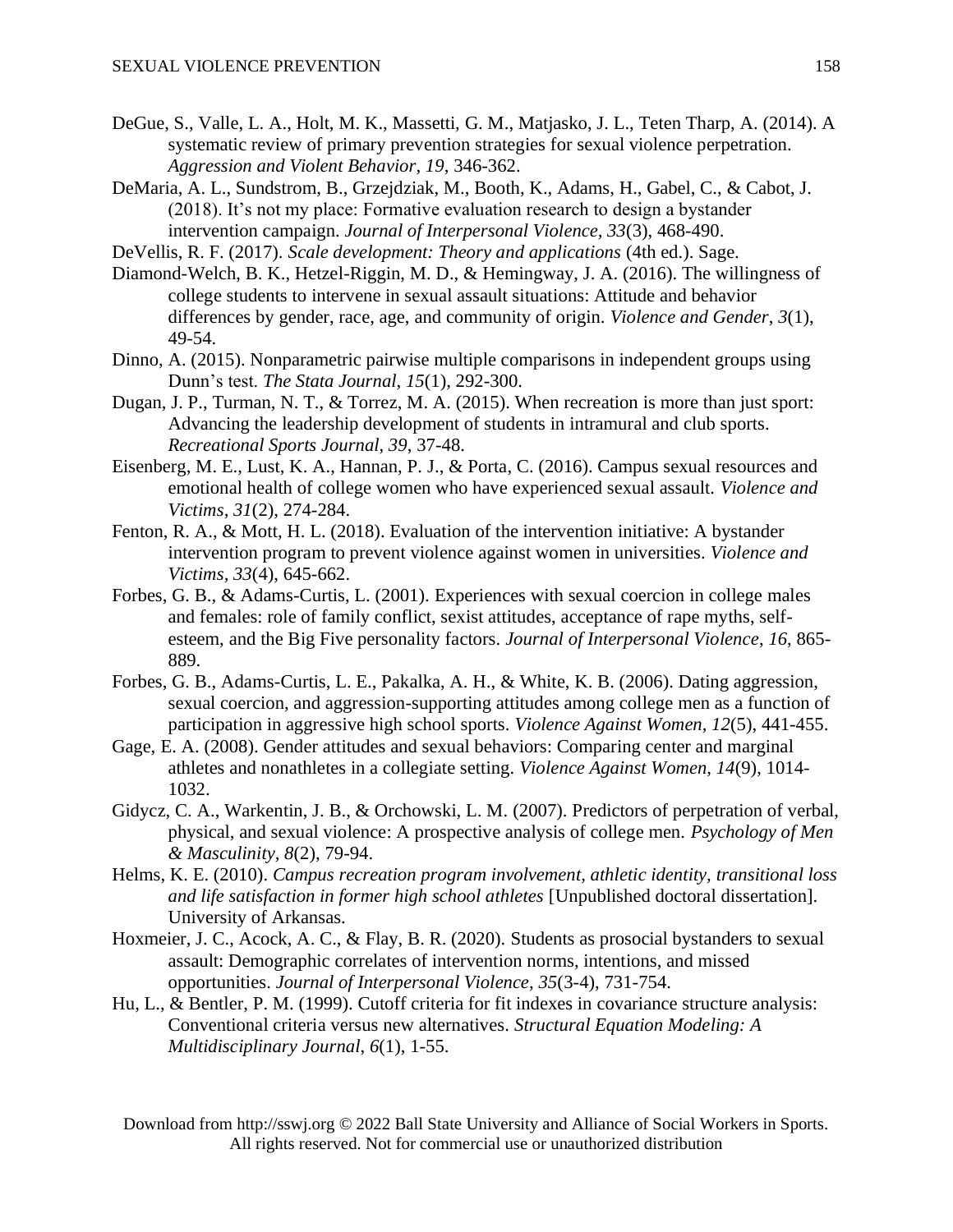- Huml, M., Svensson, P., & Hancock, M. (2017). Community service in intercollegiate athletics: A student involvement approach to college athlete engagement. *Journal of Issues in Intercollegiate Athletics, 10*, 101-121.
- Humphrey, S. E., & Kahn, A. S. (2000). Fraternities, athletic teams, and rape: Importance of identification with a risky group. *Journal of Interpersonal Violence, 15*(12), 1313-1322.
- Jackson, T. L., & Davis, J. L. (2000). Prevention of sexual and physical assault toward women: A program for male athletes. *Journal of Community Psychology*, *28*(6), 589-605.
- Johnson, J. M. (2017). Social norms, gender ratio imbalance, perceptions of risk, and the sexual behaviors of African American women at historically black colleges and universities. *Journal of African American Studies, 21*, 203-215.
- Johnson, L. M., Matthews, T. L., & Napper, S. L. (2016). Sexual orientation and sexual assault victimization among US college students. *The Social Science Journal, 53*, 174–183.
- Jouriles, E. N., Krauss, A., Vu, N. L., Banyard, V. L., & McDonald, R. (2018). Bystander programs addressing sexual violence on college campuses: A systematic review and meta-analysis of program outcomes and delivery methods. *Journal of American College Health*, *66*(6), 457-466.
- Kafonek, K., & Richards, T. N. (2017). An examination of strategies for the prevention of gender-based violence at four-year institutions of higher education. *Journal of School Violence*, *16*(3), 271-285.
- Kimble, M., Neacsiu, A. D., Flack, W. F., & Horner, J. (2008). Risk of unwanted sex for college women: Evidence for a red zone. *Journal of American College Health*, *57*(3), 331-338.
- Klein, L. B., Rizzo, A. J., Cherry, L. H., & Woofter, R. C. (2018). *Addressing alcohol's role in campus sexual assault: A toolkit by and for prevention specialists.* Campus Advocacy and Prevention Professionals Association and Prevention Innovations Research Center https://www.unh.edu/research/sites/default/files/media/2019/09/saalctoolkit.pdf.
- Kline, R. B. (2015). *Principles and practices of structural equation modeling* (4th ed.). Guilford.
- Koss, M. P., White, J., & Kazdin, A. E. (2011). Violence against women and children: Perspectives and next steps. In M. Koss, J. White, & A. Kazdin (Eds.), *Violence against women and children* (Vol. 2, pp. 261–306). American Psychological Association.
- Krebs, C. P., Lindquist, C. H., & Barrick, K. (2010). *The historically black college and university campus sexual assault (HBCU-CSA) study* (NCJRS Document No. 233614). U.S. Department of Justice. https://www.ojp.gov/pdffiles1/nij/grants/233614.pdf.
- Krebs, C., Lindquist, C., Berzofsky, M., Shook-Sa, B., Peterson, K., Planty, M., Langton, L., & Stroop, J. (2016). *Campus Climate Survey Validation Study final technical report*. Bureau of Justice Statistics, U.S. Department of Justice. https://bjs.ojp.gov/content/pub/pdf/ccsvsftr.pdf.
- Krebs, C. P., Lindquist, C. H., Warner, T. D., Fisher, B. S., & Martin, S. L. (2007). *The Campus Sexual Assault (CSA) Study*. (NCJRS Document No. 221153). U.S. Department of Justice. https://www.ncjrs.gov/ pdffiles1/nij/grants/ 221153.pdf.
- Krebs, C. P., Lindquist, C. H., Warner, T. D., Fisher, B. S., & Martin, S. L. (2009). College women's experiences with physically forced, alcohol- or other drug-enabled, and drugfacilitated sexual assault before and since entering college. *Journal of American College Health*, 57(6), 639-647.
- Lamont-Mills, A., & Christensen, S. A. (2006). Athletic identity and its relationship to sport participation levels. *Journal of Science and Medicine in Sport*, *9*(6), 472-478.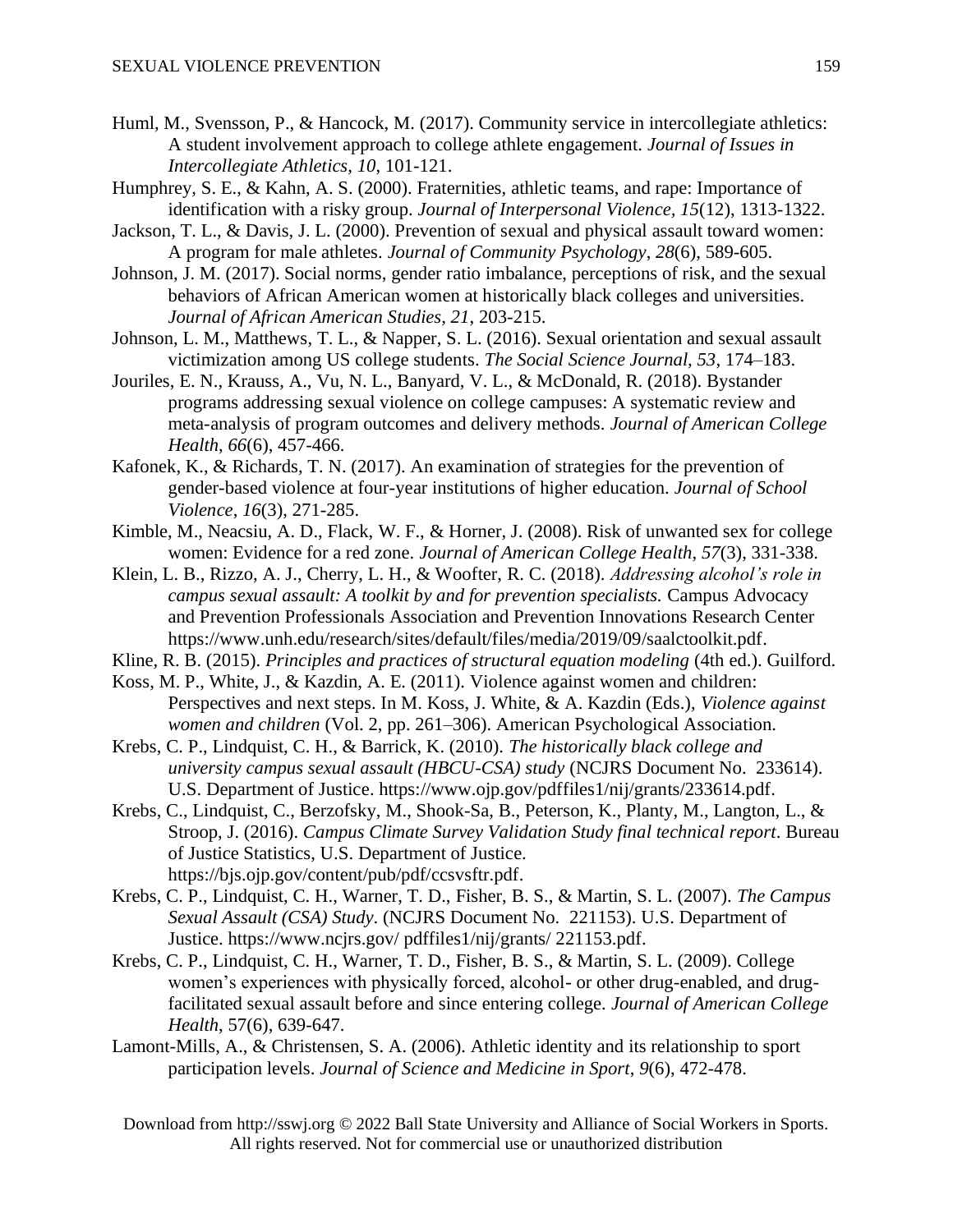- Leone, R. M., Haikalis, M., Parrott, D. J., & DiLillo, D. (2018). Bystander intervention to prevent sexual violence: The overlooked role of bystander alcohol intoxication. *Psychology of Violence, 8*(5), 639-647.
- Levene, J., Etchison, S., & Oppenheimer, D. M. (2014). Pluralistic ignorance among studentathlete populations: A factor in academic underperformance. *Higher Education*, *68*(5), 525-540*.*
- Linacre, J. M. (2017). A user's guide to Winsteps Ministep Rasch-model computer programs [versions 4.00.0]. Winsteps.
- Loh, C., Gidycz, C. A., Lobo, T. R., & Luthra, R. (2005). A prospective analysis of sexual assault perpetration: Risk factors related to perpetrator characteristics. *Journal of Interpersonal Violence*, *20*(10), 1325-1348.
- Lower-Hoppe, L. M., Parietti, M. L., & Czekanski, W. A. (2019). Current priorities in campus recreation: A multi-institutional study of strategic plans. *Recreational Sports Journal, 43*(1), 43-54.
- Martin, P. Y. (2016). The rape prone culture of academic contexts fraternities and athletics. *Gender & Society, 30*, 30–43.
- McCray, K. L. (2015). Intercollegiate athletes and sexual violence: A review of literature and recommendations for future study. *Trauma, Violence, & Abuse*, *16*(4), 438-443.
- McCray, K. L. (2019). Sexual Assault and Intercollegiate Athletes. In W. O'Donohue & P. Schewe (Eds.), *Handbook of Sexual Assault and Sexual Assault Prevention* (pp. 733-744). Springer.
- McCray, K. L., McDougal, K., & McNeil, C. (2018a). *A Zero Tolerance approach: Assessing the effectiveness of sexual assault prevention education for intercollegiate athletes* [Conference presentation]. 2018 North American Society for Sport Management Convention, Halifax, NS, Canada.
- McCray, K. L., Sutherland, S. L., & Pastore, D. L. (2018b). Creating change in intercollegiate athletics: The Sexual Assault Prevention Paradigm for athletic departments. *Journal of Higher Education, Athletics, & Innovation, 1*(4), 25-53.
- McGinley, M., Rospenda, K. M., Liu, L., & Richman, J. A. (2016). It isn't all just fun and games: Collegiate participation in extracurricular activities and risk for generalized and sexual harassment, psychological distress, and alcohol use. *Journal of Adolescence, 53*, 152-163.
- McMahon, S. (2004). *Student-athletes, rape-supportive culture, and social change*: *Executive summary*. Rutgers University, Department of Sexual Assault Services and Crime Victim Assistance. https://www.sexualassault.rutgers.edu
- McMahon, S., Peterson, N. A., Winter, S. C., Palmer, J. E., Postmus, J. L., & Koenick, R. A. (2015). Predicting bystander behavior to prevent sexual assault on college campuses: The role of self-efficacy and intent. *American Journal of Community Psychology*, *56*(1), 46- 56.
- Meyer, J. P., & Seaman, M. A. (2013). A comparison of the exact Kruskal-Wallis distribution to asymptomatic approximations for all sample sizes up to 105. *The Journal of Experimental Education*, *81*(2), 139-156.
- Morean, M. E., Darling, N., Smit, J., DeFeis, J., Wergeles, M., Kurzer-Yashin, D., & Custer, K. (2018). Preventing and responding to sexual misconduct: Preliminary efficacy of a peerled bystander training program for preventing sexual misconduct and reducing heavy drinking among collegiate athletes. *Journal of Interpersonal Violence*. PubMed.
	- Download from http://sswj.org © 2022 Ball State University and Alliance of Social Workers in Sports. All rights reserved. Not for commercial use or unauthorized distribution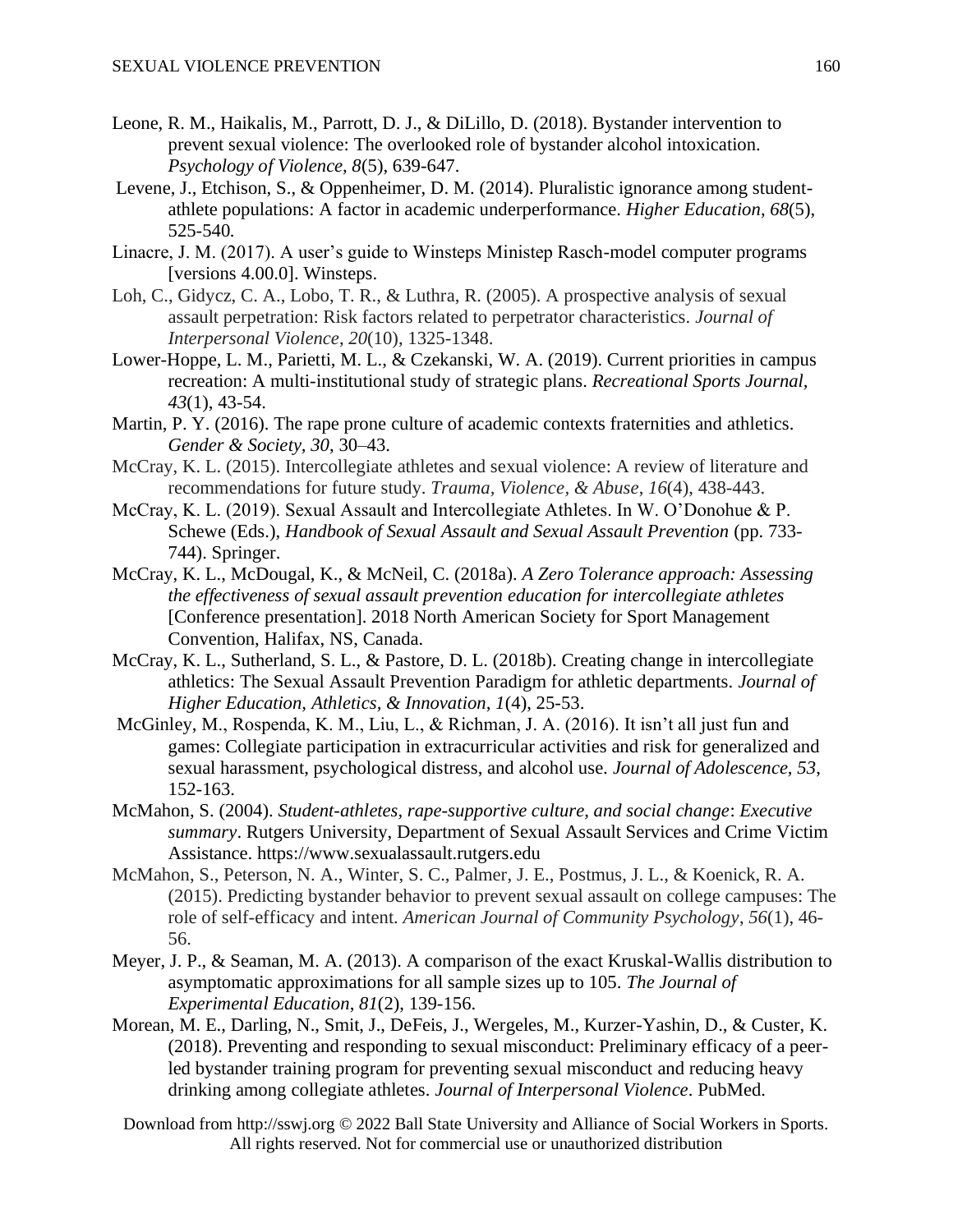- Moylan, C. A., & Javorka, M. (2020). Widening the lens: An ecological review of campus sexual assault. *Trauma, Violence, & Abuse*, *21*(1), 179-192.
- Moylan, C. A., Javorka, M., Bybee, D., Stotzer, R. L., & Carlson, M. (2019). Campus-level variation in the prevalence of student experiences of sexual assault and intimate partner violence. *Journal of the Society for Social Work and Research*, *10*(3), 397-421.
- Moynihan, M. M., & Banyard, V. L. (2008). Community responsibility for preventing sexual violence: A pilot study with campus Greeks and intercollegiate athletes. *Journal of Prevention & Intervention in the Community, 36*(1-2), 23-38.
- Moynihan, M. M., & Banyard, V. L. (2011). Educating bystanders helps prevent sexual violence and reduce backlash. *Family & Intimate Partner Violence Quarterly*, *3*(4), 293-303.
- Moynihan, M. M., Banyard, V. L., Arnold, J. S., Eckstein, R. P., & Stapleton, J. G. (2010). Engaging intercollegiate athletes in preventing and intervening in sexual and intimate partner violence. *Journal of American College Health, 59*(3), 197-204.
- Moynihan, M. M., Banyard, V. L., Eckstein, R. P., Arnold, J., & Stapleton, J. G. (2011). Decreasing sexual violence through bystander intervention: A study of intercollegiate athletes. *Journal of American College Health*, *59*, 197-204.
- Murnen, S. K., & Kohlman, M. H. (2007). Athletic participation, fraternity membership, and sexual aggression among college men: A meta-analytic review. *Sex Roles, 57*, 145-157.
- Nation, M., Crusto, C., Wandersman, A., Kumpfer, K. L., Seybolt, D., Morrissey-Kane, E., & Davino, K. (2003). What works in prevention: Principles of effective prevention programs. *American Psychologist, 58*(6-7), 449-456.
- National Collegiate Athletic Association [NCAA]. (2020). *NCAA Board of Governors policy on campus sexual violence*. https://ncaaorg.s3.amazonaws.com/ssi/violence/ NCAA CampusSexualViolencePolicy.pdf.
- NCAA Sport Science Institute. (2019). *Sexual violence prevention: An athletics toolkit for a healthy and safe culture* (2nd ed.). NCAA. https://ncaaorg.s3.amazonaws.com/ssi/ violence/SSI\_SexualViolencePreventionToolkit.pdf.
- Navarro, J. C., & Tewksbury, R. (2019). National comparisons of rape myth acceptance predictors between nonathletes and athletes from multi-institutional settings. *Sexual Abuse*, *31*(5), 543-559.
- Osborne, J. W. (2014). *Best practices in exploratory factor analysis*. Sage.
- Rogers, S. A., & Rogers, B. A. (2020). Expanding our view: Demographic, behavioral, and contextual factors in college sexual victimization. *Journal of Interpersonal Violence*. PubMed.
- Rozee, P. D., & Koss, M. P. (2001). Rape: A century of resistance. *Psychology of Women Quarterly*, *25*(4), 295-311.
- Santacrose, L. B., Laurita, A. C., & Marchell T. C. (2020). Intervene: Modeling pro-social bystander behavior in college students through online video. *Health Communication, 35*(4), 397-409.
- Sinozich, S., & Langton, L. (2014). *Rape and Sexual Assault Victimization Among College-Age Females, 1995-2013*. (NCJRS Document No. 248471). https://www.bjs.gov/content/pub/ pdf/rsavcaf9513.pdf.
- Smith, D., & Stewart, S. (2003). Sexual aggression and sports participation. *Journal of Sport Behavior, 26*(4), 384-395.
- Stotzer, R. L., & MacCartney, D. (2016). The role of institutional factors on on-campus reported rape violence. *Journal of Interpersonal Violence*, *31*(16), 2687-2707.